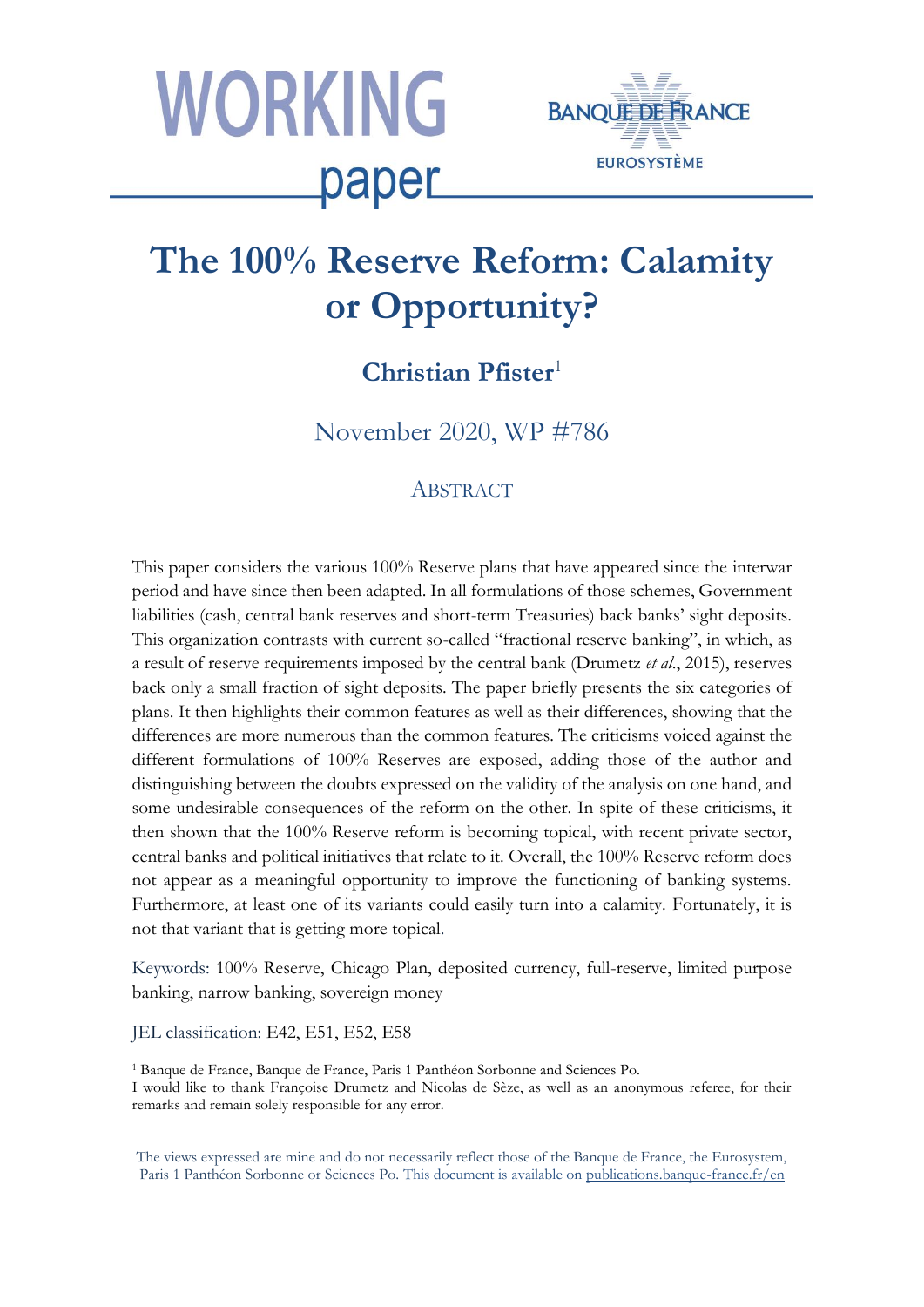### **NON-TECHNICAL SUMMARY**

100% Reserve – also called Full-Reserve – plans have appeared in the interwar period and have since then been adapted, in response either to critiques or to changing circumstances. In all formulations of those schemes, Government liabilities (cash, central bank reserves and short-term Treasuries) back banks' sight deposits or at least some of them. This is in contrast with current "fractional reserve banking" in which reserves back only a small fraction of sight deposits.

Among the various plans, one can distinguish six main streams. The Chicago Plan (CP) appeared first, in the wake of the Great Depression. Tobin's proposal for a Deposited Currency (DC) followed much later, in the context of the U.S. savings banks' debacle. Narrow Banking (NB) was first contemporaneous of Tobin's proposal but was subsequently adapted on the back of the Global Financial Crisis (GFC). Limited Purpose Banking (LPB) was developed in the first ten years of this century, in an environment of financial innovation and rapidly expanding financial markets. The most recent proposals, the plan put forward by Benes and Kumhof (2012) (B&K) and Sovereign Money (SM) are based on the premise that the GFC resulted from an allocation of credit to "unproductive" uses.

The common motivations of 100% Reserve plans are twofold: make narrow money more controllable (except for LPB); and reduce moral hazard related to the government's implicit support of banks (especially for LPB). However, there are many differences in the various plans, as shown in the table below.

|                |                                                               | Chicago<br>Plan                                            | Deposited<br>currency                       | <b>Narrow</b><br><b>Banking</b>                            | Limited<br>Purpose<br><b>Banking</b>        | Benes &<br>Kumhof                                          | <b>Sovereign Money</b>                     |
|----------------|---------------------------------------------------------------|------------------------------------------------------------|---------------------------------------------|------------------------------------------------------------|---------------------------------------------|------------------------------------------------------------|--------------------------------------------|
|                | Ambition and scope                                            | Limited                                                    | Wide                                        | Limited                                                    | Wide                                        | Wide                                                       | Wide                                       |
| Objectives     | Role of public finance                                        | Limited<br>(except)<br>Fisher, 1936)                       | Insignificant                               | Insignificant                                              | Insignificant                               | Essential                                                  | Essential                                  |
|                | Role of money                                                 | Important                                                  | Unimportant                                 | Important                                                  | Unimportant                                 | Essential                                                  | Essential                                  |
|                | Control of money                                              | Important                                                  | Unimportant                                 | Important                                                  | Irrelevant                                  | Essential                                                  | Essential                                  |
| Implementation | Introduction                                                  | Law                                                        | Law                                         | Law                                                        | Law/<br>Incentives                          | Law                                                        | Law                                        |
|                | Pace                                                          | Transition<br>allowed                                      | Immediate                                   | Immediate                                                  | Immediate                                   | Immediate                                                  | Transition allowed                         |
|                | Reduction of moral<br>hazard                                  | Deposit<br>insurance<br>unnecessary<br>or scope<br>limited | Increase in<br>bank capital<br>requirements | Deposit<br>insurance<br>unnecessary<br>or scope<br>limited | Increase in<br>bank capital<br>requirements | None                                                       | None                                       |
|                | Role of banks                                                 | Changed                                                    | Changed                                     | Changed                                                    | Profoundly<br>changed                       | Profoundly<br>changed                                      | Profoundly changed                         |
|                | Role of central bank<br>(apart from provision<br>of reserves) | Can keep<br>some sight<br>deposits                         | Can keep<br>some sight<br>deposits          | Unchanged                                                  | Unchanged                                   | Keeps all<br>sight<br>deposits/<br>Finances the<br>economy | Keeps all deposits/<br>Finances the budget |
|                | Conduct of monetary<br>policy                                 | Marginally<br>changed                                      | Marginally<br>changed                       | Marginally<br>changed                                      | Marginally<br>changed                       | Profoundly<br>changed                                      | Profoundly changed                         |

Table: Differences in 100% Reserve plans

Overall, several features make B&K and SM distinct from other plans: the wide ambition and broad scope of the reform, the role of public finance considerations in motivating the reform and the one of the Government in implementing it, the tight control on the creation of money and the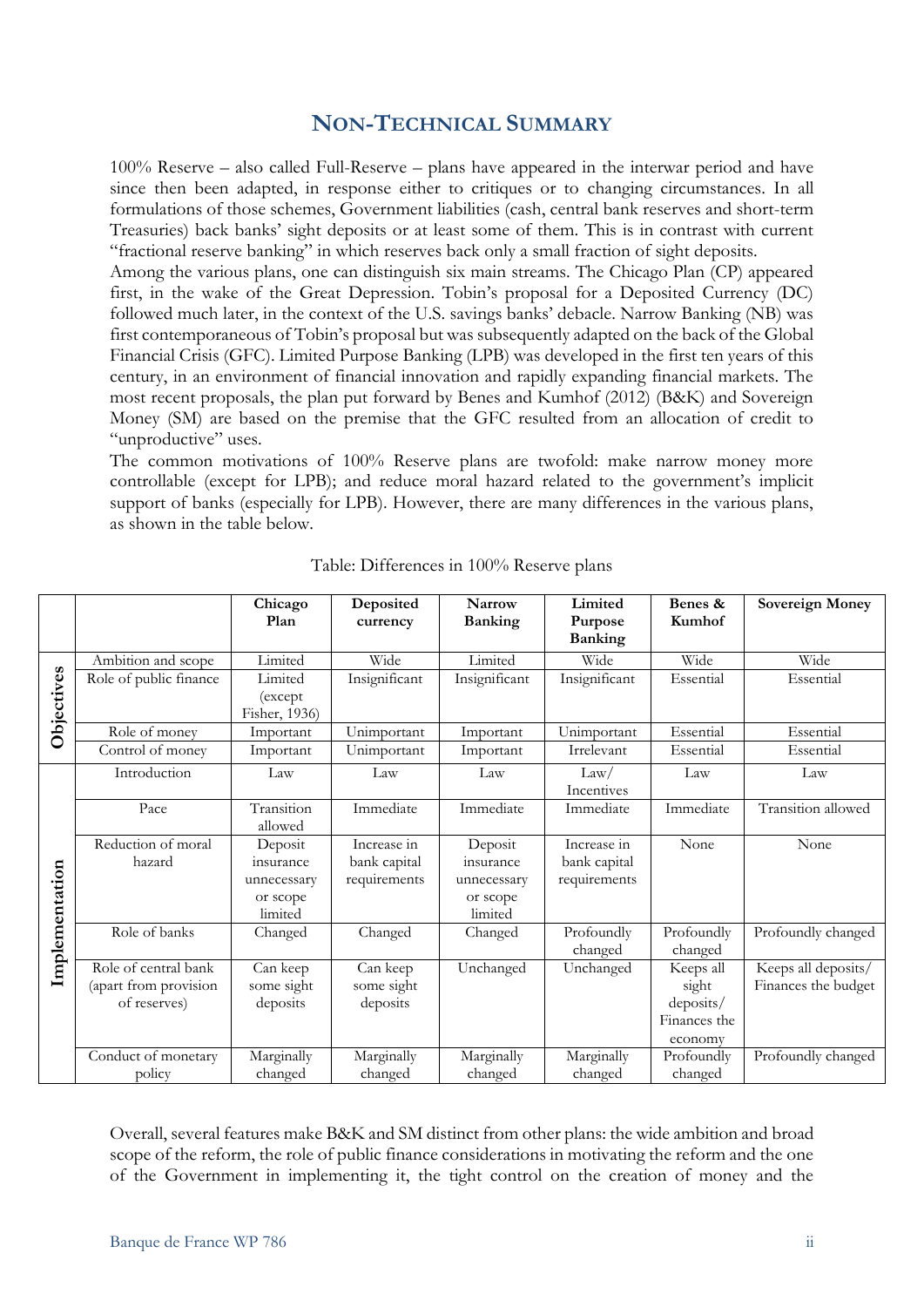allocation of credit. In comparison, LPB appears as a "radicalization" of the CP and NB. Finally, DC is original to the extent that it is "à la carte".

100% Reserve has been criticized by academics from the beginning, including in its own camp. Technical limits relate to the substitutability between sight deposits and other assets, to transition issues, to the difficulty to control money, and in SM to the need to have a correct model of the economy. Criticisms that are more fundamental consider 100% Reserve as too narrow an approach, static, and supporting excessive claims. In particular, LPB over-emphasizes the capacities of financial markets and fund managers, whereas SM has recourse to a notion of "debt-free payment" that has been denounced as an "illusion". Furthermore, the implementation of some 100% Reserve plans would have consequences that cast doubts on the merits of the whole project. Notably, in SM, monetary policy would risk becoming a compartment of fiscal and industrial policies, and moral hazard would not be eliminated by B&K or SM, as the Government (in B&K) or the central bank (in SM) would play a major role in allocating credit and would thus be held directly responsible for ensuring financial stability.

In spite of the criticisms it has raised, 100% Reserve could get more topical in the coming years because of private sector, central bank, and political initiatives. In particular, the issuance of global stablecoins by the private sector or of central bank digital currencies by central banks could lead to a loss of resources by banks, as would be the case with 100% Reserve. Fortunately, these projects are reminiscent of DC, the one among 100% Reserve plans least susceptible of upsetting banking intermediation.

# **La Réforme du 100% Réserves : Opportunité ou Calamité ?** RÉSUMÉ

Ce papier se penche sur les différents plans de 100% réserves qui sont apparus depuis l'entre-deux guerres et ont depuis été adaptés. Dans toutes les formulations de ces dispositifs, des éléments de passif émis par les autorités publiques (monnaie fiduciaire, réserves de banque centrale ou bons du Trésor à court terme) viennent en adossement des dépôts à vue dans les banques ou au moins d'une partie d'entre eux. Cette organisation s'oppose au système actuel de "réserves fractionnaires" où les dépôts à vue ne sont adossés à des réserves que pour une modeste fraction, en conséquence de la réglementation des réserves obligatoires édictée par la banque centrale. Le papier présente brièvement les six différentes catégories de plans. Il met ensuite en lumière leurs points communs ainsi que leurs différences et montre que les deuxièmes sont plus nombreuses que les premiers. Les critiques adressées aux diverses formulations du 100% réserves sont exposées, en y ajoutant celles de l'auteur et en distinguant entre doutes exprimés sur la validité de l'analyse d'une part, certaines conséquences indésirables de la réforme d'autre part. En dépit de ces critiques, il est ensuite montré que la réforme du 100% réserves gagne en actualité, des initiatives récentes de la part du secteur privé, des banques centrales ou d'acteurs politiques pouvant lui être rattachées. Dans l'ensemble, le 100% réserves ne ressort pas comme une opportunité significative pour améliorer le fonctionnement des systèmes bancaires. En outre, au moins une de ses variantes pourrait facilement se transformer en calamité. Heureusement, ce n'est pas celle qui est la plus actuelle.

Les Documents de travail reflètent les idées personnelles de leurs auteurs et n'expriment pas nécessairement la position de la Banque de France. Ils sont disponibles sur [publications.banque-france.fr](https://publications.banque-france.fr/)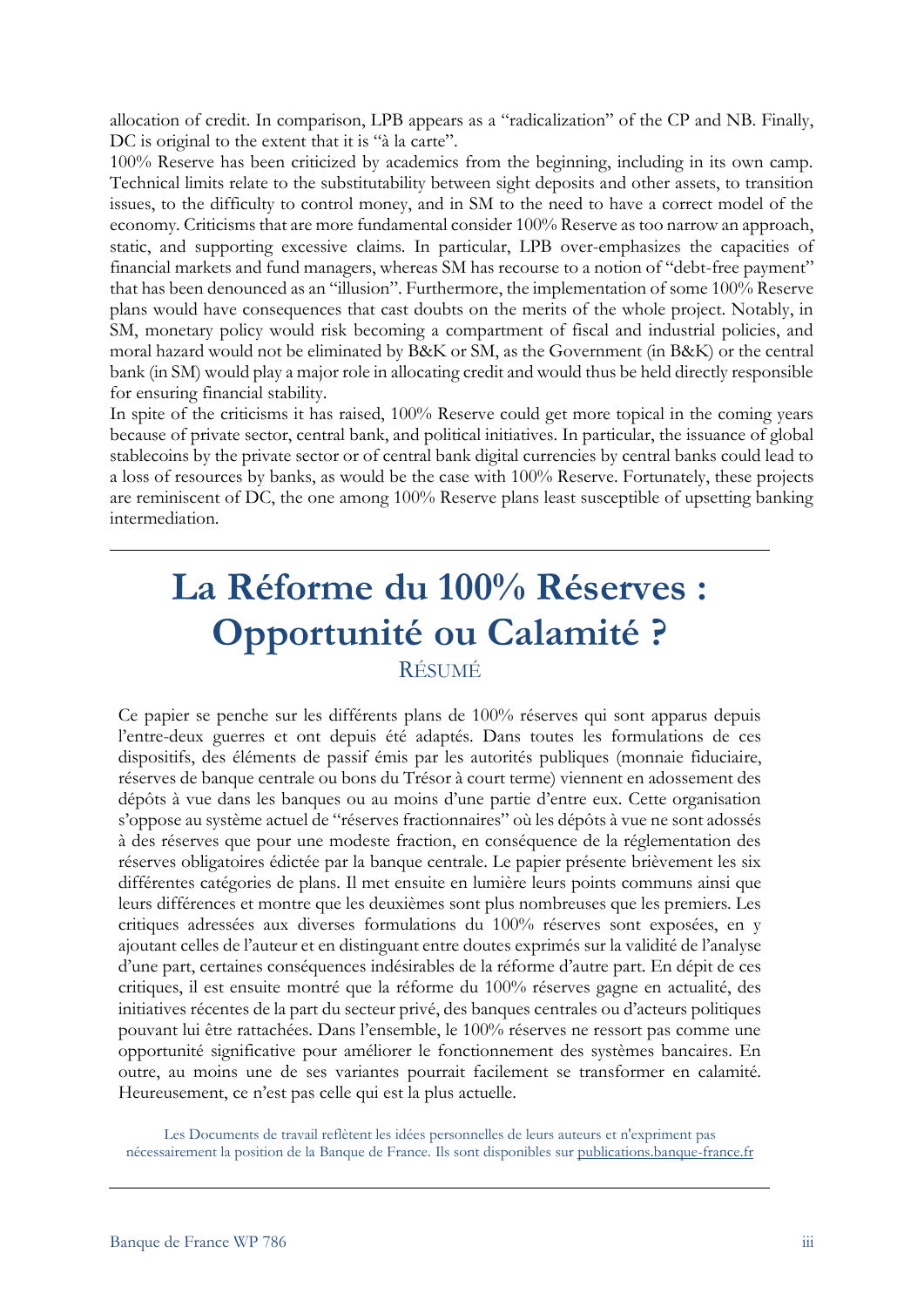#### **Introduction**

100% Reserve – also called Full-Reserve – plans have appeared in the interwar period and have since then been adapted, in response either to criticisms or to changing circumstances. In all formulations of those schemes, Government liabilities (cash, central bank reserves and short-term Treasuries) back banks' sight deposits or at least some of them. This is in contrast with current socalled "fractional reserve banking" in which, as a result of reserve requirements imposed by the central bank (Drumetz *et al*., 2015), reserves back only a small fraction of sight deposits.

The first part of the paper briefly presents the various plans that have emerged. The second part highlights their common features as well as their differences. The third part exposes the numerous criticisms voiced against its different formulations. The fourth part shows that the 100% Reserve reform is becoming topical, with recent private sector, central banks and political initiatives that relate to it. The fifth part concludes.

#### **1. Various plans**

Leaving aside the distant filiation with the Currency School (Lainà, 2015), various plans have been put forward since the Great Depression. In chronological order of appearance, one can distinguish six main streams (in each case, I give the references that I deem most significant and that I will use in the following to characterize these streams). The Chicago Plan, hereafter the CP (Knight *et al*., 1933; Fisher, 1936; Friedman, 1965) appeared first. Tobin's proposal for a Deposited Currency, hereafter DC (Tobin, 1985, 1987) followed much later. Narrow Banking, hereafter NB (Litan, 1987; Phillips, 1995; Kay, 2009) was first contemporaneous of Tobin's proposal but was subsequently adapted. Limited Purpose Banking, hereafter LPB (Kotlikoff, 2010; Chamley *et al*., 2012; Cochrane, 2014) was developed in this century. The plan put forward by Benes and Kumhof (2012), hereafter B&K and Sovereign Money, hereafter SM (Jackson and Dyson, 2012; Dyson *et al*., 2016), are the most recent proposals, although Soddy (1926) is often considered as a precursor of SM.

- The CP was elaborated in the wake of the Great Depression. It is based on a monetarist diagnosis of the crisis. As a result of too low a supply of liquidity by the Federal Reserve (Fed), the banks facing deposit withdrawals (bank runs) would have restrained their supply of credit, depriving the economy of the means of payment necessary to its good functioning and thus accentuating the recession. Consequently, the supporters of CP propose to dissociate the distribution of credit and the provision of means of payment by indirectly assigning the latter to the central bank. All sight deposits with commercial banks would be backed by equal amount of reserves held with the central bank. It would also be possible to open sight deposit accounts with the central bank or the Post Office. In that way, any bank run would become groundless. Provided of course that the banks hold appropriate collateral to get refinancing from the central bank, the supply of reserves corresponding to the demand for money as a means of transactions would become endogenous, just as the central bank refinances the demand for reserves resulting from the use of currency by the public. The factor that the promoters of CP consider as responsible of the Great Depression, and more generally of economic crises, would thus be eliminated.
- DC, just as NB (see below), was elaborated from the mid-1980s in the context of the crisis of U.S. savings banks. The deregulation of the savings banks industry, up to then very protected and heavily regulated, with close links with local government, had not been matched with a corresponding responsibility of the actors. This had lead them to distribute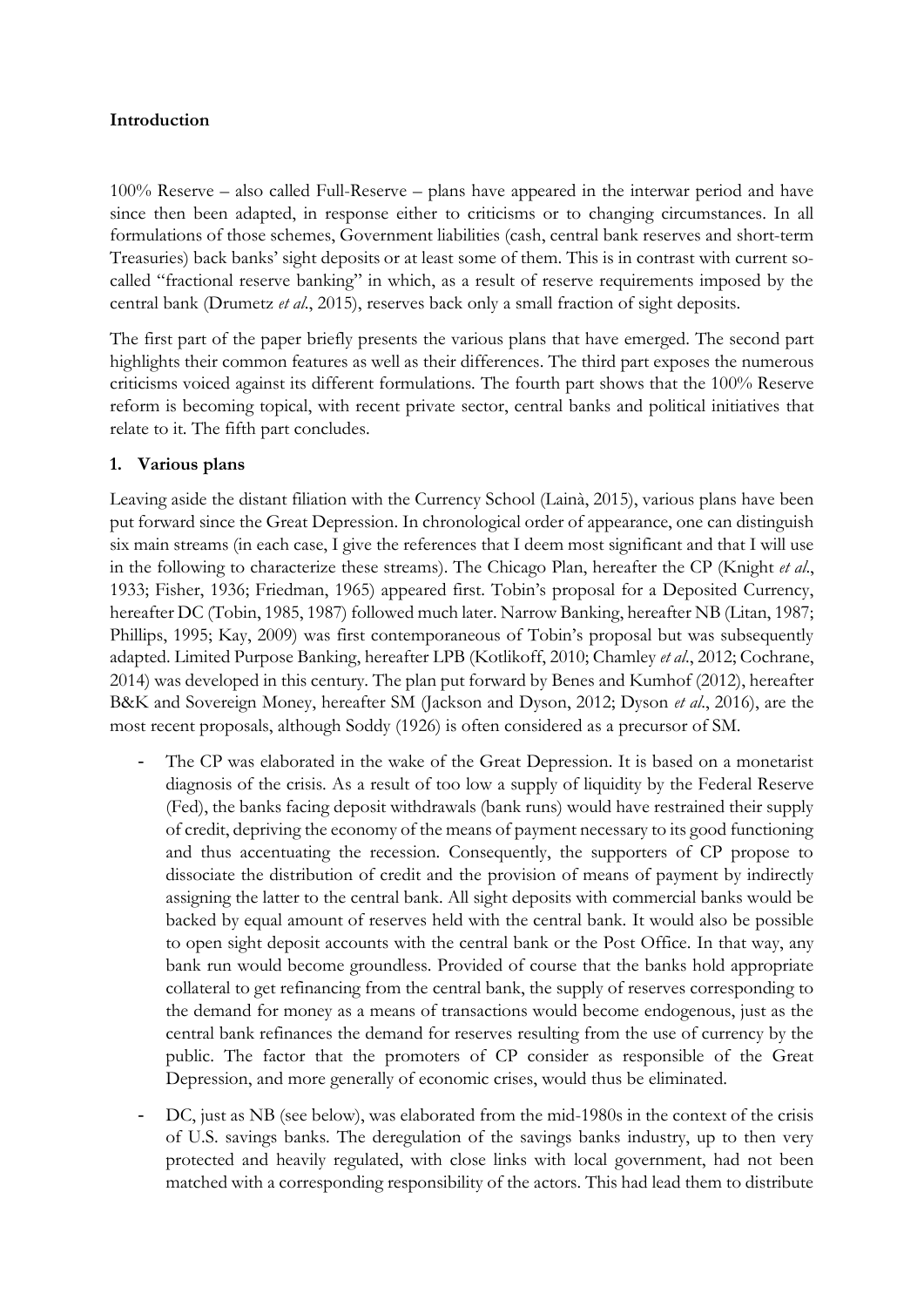far too much credit in order to increase their market share, especially in the mortgage market. The recession of the early 1980s, resulting notably from the second oil price shock, lead to the savings banks' debacle, prompting the Congress to recapitalize the savings banks at great cost for the taxpayers. The objective of DC is thus to reduce moral hazard, and more precisely the excessive risk-taking of banks with the implicit backing of government. Although it gives its name to the plan, the backing of sight deposits with reserves does not play a major role in Tobin (1985, 1987). It would be left to the choice of the public, with the banks proposing or not to offer depositors backed sight deposits. As in the CP, the public could also hold sight deposits with the central bank or the Post Office.

- NB appears in the same context as DC. As on DC, the main objective of the reform is to limit moral hazard. However, the backing of sight deposits with reserves would play an important role in the case of NB. It would be mandatory and go along with the suppression or the reduction of the coverage of deposit insurance.
- LPB takes up the objective of limiting of moral hazard but is also developed in the context of rapid financial innovation and growth of financial markets, especially the one of securitization, in the first decade of the 2000s. The possibilities opened by technological progress, making all financial assets potentially liquid, would allow using them in transactions as substitutes for low-yielding sight deposits, notably in the form of shares of mutual funds.
- B&K relate their analysis to the CP. However, it is possible to see it as closer to SM (see below). Their approach is based on the idea that the GFC was caused by the distribution of credit to "unproductive" uses. To remedy this problem and allow the authorities to control the money stock, the creation of reserves would only benefit the Treasury, by crediting its account with the central bank. The Treasury would use the reserves to distribute credit to the uses considered as "productive", to smooth the economic cycle. All transactions would be settled using accounts with the central bank.
- Finally, SM is based on a diagnosis the crisis similar to the one in Benes and Kumhof (2012). However, the plan differs from B&K in two features. Firstly, the reserves created for the Treasury, instead of financing credit to the economy, would be part of government revenue and thus finance the budget. More precisely, the Treasury would use these funds to smooth the economic cycle, by either paying lump sum benefits to households ("helicopter money"), or financing other expenditure and reducing taxes. Secondly, the central bank could also distribute credit to banks, with the banks redistributing them to the economy, as a complement to the money created as government revenue.

#### **2. Common features but also differences**

#### 2.1 Common features

There are some common motivations and proposals for the organization of the financial system.

The common motivations are twofold:

- Make narrow money (*i.e*. M1, the sum of cash and sight deposits held by non-bank residents) more controllable (except for LPB);
- Reduce moral hazard related to the government's implicit support of banks (especially for LPB).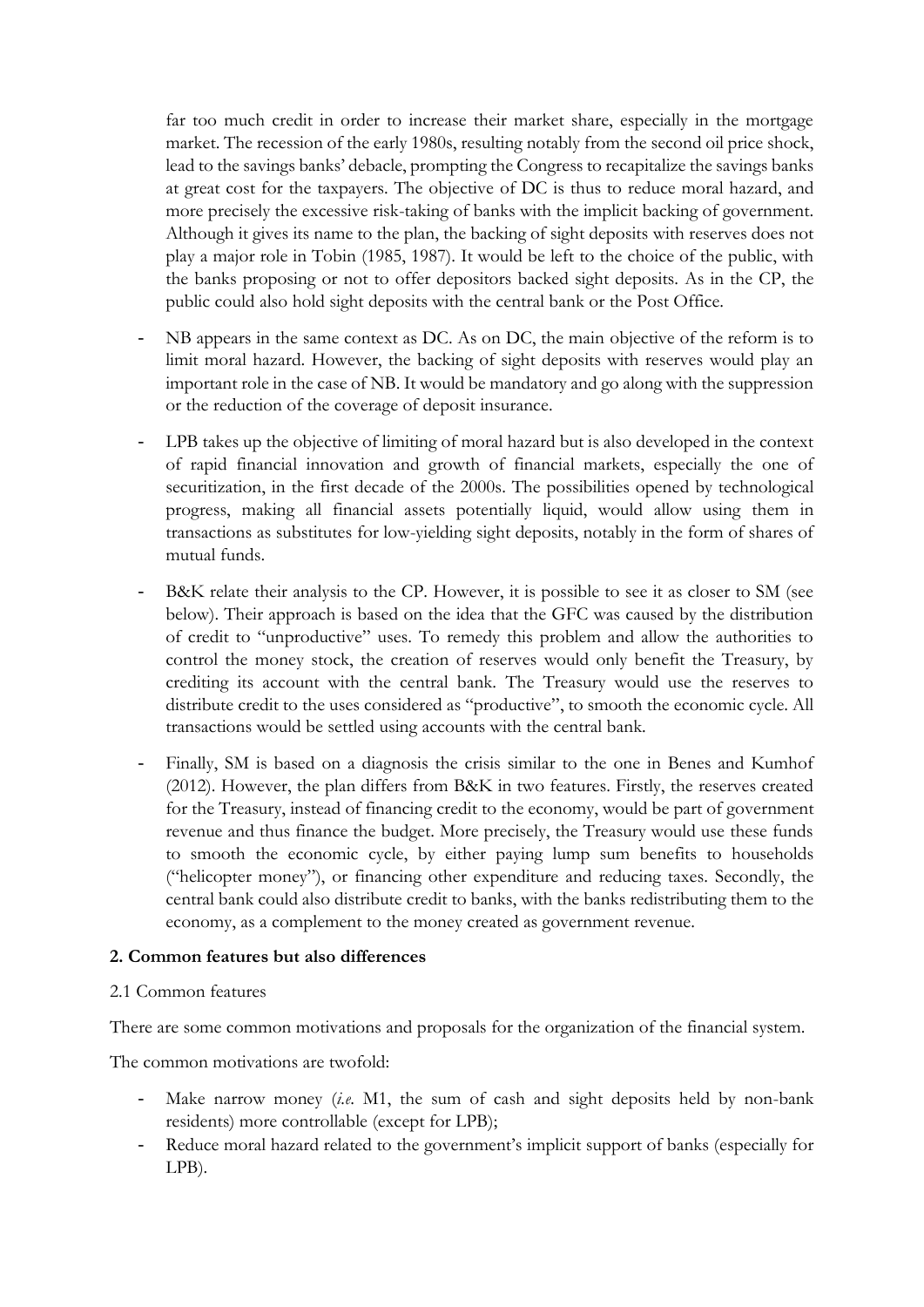Overall, the objective is to make the economy more stable and to achieve this goal at a socially acceptable cost (*i.e*. at a lower cost than at the time the plan is exposed).

The organization of the financial system that is envisaged rests on two features:

- The separation of payment services and financing of the economy. In most cases, this would be achieved either by splitting banks' balance sheets, with different assets backing sight deposits and other banks' liabilities (Knight *et al*., 1933; Fisher, 1936; DC), or by splitting banks themselves (Friedman, 1965; Phillips, 1995; B&K; SM). One exception is LPB, in which banks as they currently operate would disappear altogether, with cash or shares of money market funds investing in short-term Treasuries used for payments and with other types of mutual funds financing the economy.
- In parallel (except for LPB), central bank money is given an enhanced role in the conduct of transactions either because sight deposits would be held with the central bank (B&K; SM) or because it would back entirely sight deposits (other proposals except DC) or at least some of them (DC).

#### 2.2 Differences

There are differences both in the objectives that are pursued and in the implementation of the reform (see Table below).

|                |                                                               | Chicago Plan                                               | Deposited<br>currency                                        | Narrow<br>Banking                                             | Limited<br>Purpose<br>Banking                                         | Benes<br>$\&$<br>Kumhof                                    | Sovereign<br>Money                               |
|----------------|---------------------------------------------------------------|------------------------------------------------------------|--------------------------------------------------------------|---------------------------------------------------------------|-----------------------------------------------------------------------|------------------------------------------------------------|--------------------------------------------------|
|                | Ambition and scope                                            | Limited                                                    | Wide                                                         | Limited                                                       | Wide                                                                  | Wide                                                       | Wide                                             |
| Objectives     | Role of public finance                                        | Limited (except Fisher,<br>1936)                           | Insignificant                                                | Insignificant                                                 | Insignificant                                                         | Essential                                                  | Essential                                        |
|                | Role of money                                                 | Important                                                  | Unimportant                                                  | Important                                                     | Unimportant                                                           | Essential                                                  | Essential                                        |
|                | Control of money                                              | Important                                                  | Unimportant                                                  | Important                                                     | Irrelevant                                                            | Essential                                                  | Essential                                        |
|                | Introduction                                                  | Law                                                        | Law                                                          | Law                                                           | Law/Incentive<br>S                                                    | Law                                                        | Law                                              |
|                | Pace                                                          | Transition allowed                                         | Immediate                                                    | Immediate                                                     | Immediate                                                             | Immediate                                                  | Transition<br>allowed                            |
| Implementation | Reduction<br>of<br>moral<br>hazard                            | Deposit<br>insurance<br>unnecessary<br>or scope<br>limited | Increase<br>$\frac{1}{1}$<br>capital<br>bank<br>requirements | Deposit<br>insurance<br>unnecessary<br>scope<br>or<br>limited | Increase<br>$\overline{\text{in}}$<br>bank<br>capital<br>requirements | None                                                       | None                                             |
|                | Role of banks                                                 | Changed                                                    | Changed                                                      | Changed                                                       | Profoundly<br>changed                                                 | Profoundly<br>changed                                      | Profoundly<br>changed                            |
|                | Role of central bank<br>(apart from provision of<br>reserves) | Can keep some sight<br>deposits                            | Can keep some<br>sight deposits                              | Unchanged                                                     | Unchanged                                                             | Keeps all sight<br>deposits/Fina<br>nces<br>the<br>economy | all<br>Keeps<br>deposits/Financ<br>es the budget |
|                | Conduct<br>of<br>monetary<br>policy                           | Marginally changed                                         | Marginally<br>changed                                        | Marginally<br>changed                                         | Marginally<br>changed                                                 | Profoundly<br>changed                                      | Profoundly<br>changed                            |

Table: Differences in 100% Reserve plans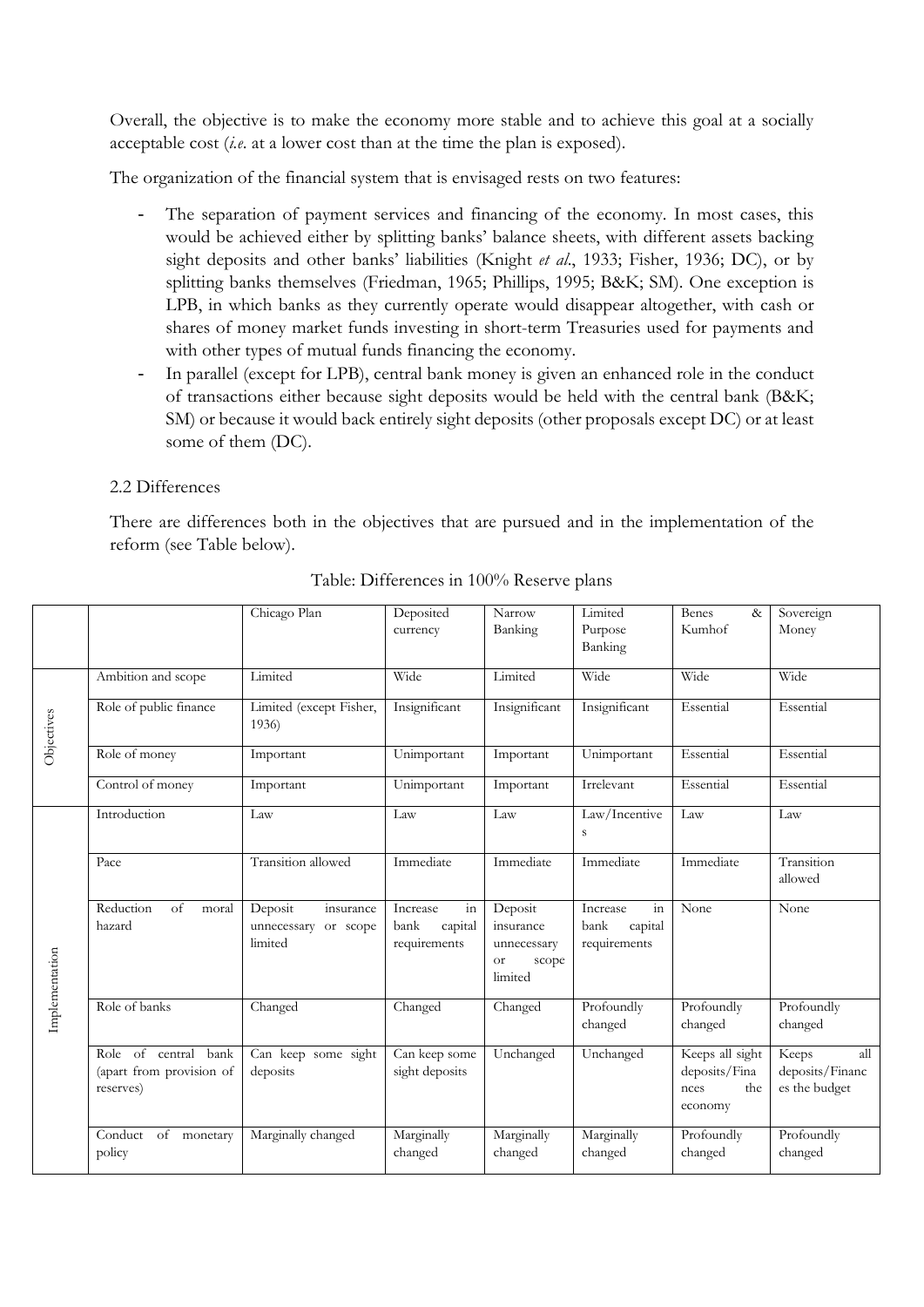Regarding the objectives, the differences relate to the ambition and scope of the reform, the role of public finance considerations in promoting it, the role assigned to money, and relatedly the need to control it.

- The ambition and scope of the reform are limited in the cases of the CP and NB (except for Kay, 2009), with the reform applying to banks and no new constraints put either on their collection of liabilities other than sight deposits, or on their lending activities. In other proposals, 100% Reserve is part of a broader reform. This is the case in Tobin (1987), who proposes to subject banks' asset portfolios to regulations and to increase their capital requirements, and in Kay (2009), who also suggests restricting banks' activities to limit their risk-taking. This is the case as well for LPB, in which banks are replaced by mutual funds, an evolution that is close to what Friedman (1965) had envisaged for non-payment activities of banks, as banks "would be sliced off into other branches operating like small-scale investment trusts". Finally, this is true in B&K and SM, in which the reform extends to the distribution of credit.
- In Friedman (1965), NB, DC and LPB, improving the state of public finance plays no significant role in promoting the reform. One exception in CP is Fisher (1936): even though his main objective is to avoid banks restraining the supply of money through the distribution of credit in times of crises, the re-appropriation of the seigniorage captured by banks in doing so is also one of the objectives he puts forward. This would be achieved through the full backing of sight deposits by unremunerated central bank reserves, whereas Friedman (1965) and DC suggest that reserves held by 100% Reserve banks should be remunerated, so that they do not have to rely solely on payment services fees as an income. Conversely, the role of public finance considerations is essential in B&K and SM. In these plans, there would be a front-loading of seigniorage, with created reserves credited to the account of the Treasury at the central bank (entirely in B&K, the bulk of them in SM).
- At one extreme, LPB views money's role as a means of transaction or store of value as essentially obsolete, as it can be replaced with yield-serving assets such as mutual funds shares. To paraphrase Keynes (1923) referring to the gold standard, it is a "barbarous relic". More traditionally, the CP, NB and DC envisage money as an instrument put at the disposal of economic agents, and managed by the government (more specifically the central bank), in order to maximize social welfare. As Fisher (1936) puts it, the purpose of 100% Reserve – or "100% Money" as he calls it – is to "Nationalize money but  $(...)$  not nationalize banking". In contrast, B&K and SM can be considered as followers of Knapp (1905), in that they view money as an attribute of government. At the heart of their approaches is the notion of "debt-free" money (*i.e*. money that does not have to be backed because it is nonredeemable and unremunerated).
- Consequently, controlling money is irrelevant for LBP. It is also of little relevance for DC, for similar reasons relating to financial innovation that broadens the scope of assets that can act as substitutes to sight deposits. In the more "monetarist" camp of the CP and NB, "money matters", but it should only be controlled indirectly, through the supply of central bank reserves. In B&K and SM, the control of money is essential, so that the government should nip in the bud its creation for "unproductive uses", and thus control credit.

Regarding the implementation of the reform, there are differences in the ways to introduce it, its pace of introduction, means used to reduce moral hazard in banking activities, the roles of banks and the central bank, and the conduct of monetary policy.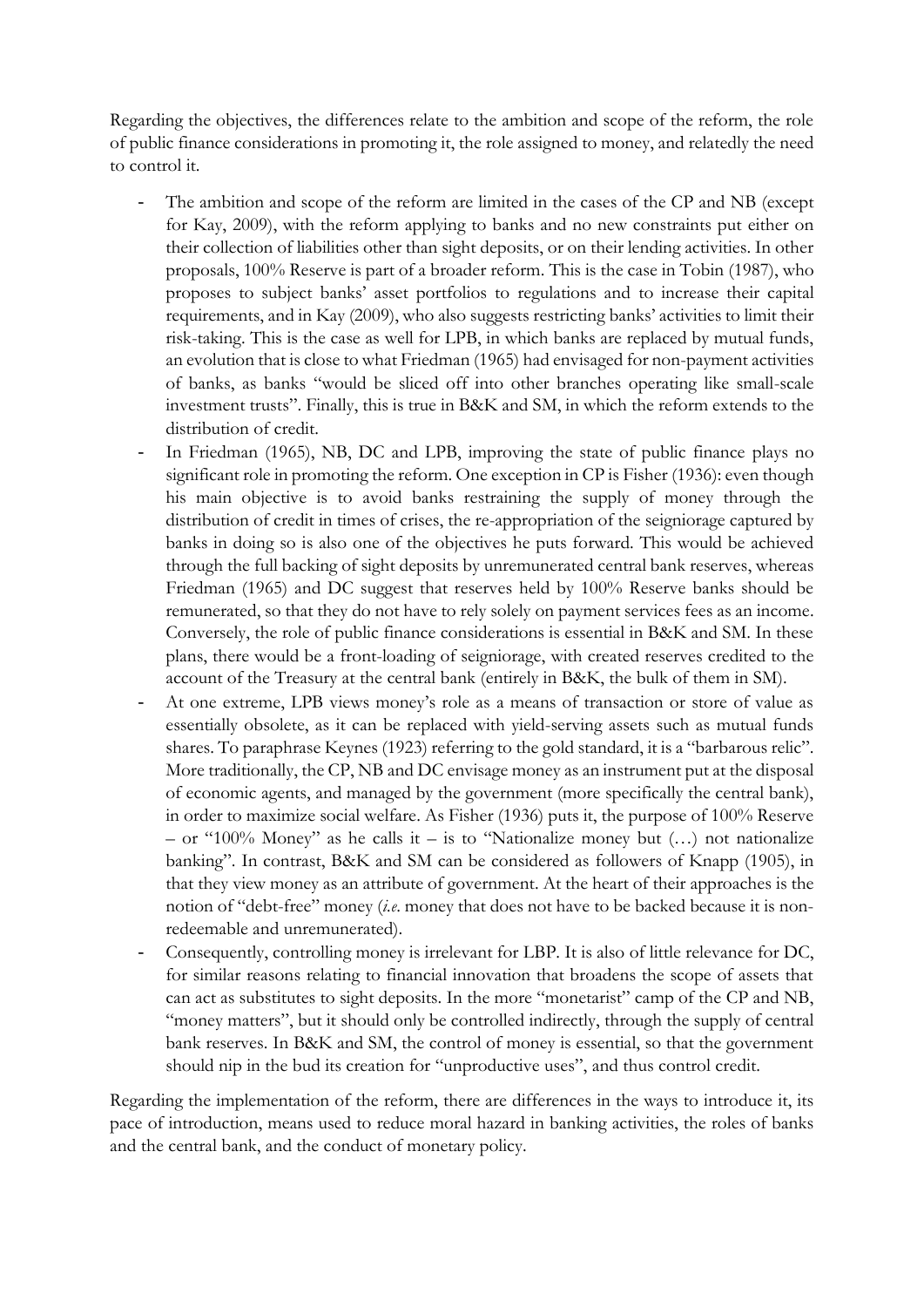- In most plans, law would impose the reform. Two exceptions are DC and Cochrane's (2014) proposal in support of LPB. In effect, DC would be allowed but not imposed: some financial institutions could choose to operate as 100% Reserve banks (or the central bank or the Post Office could open accounts to the public) and depositors could choose to deposit or not with them. Cochrane (2014) proposes to create incentives for banks to strongly increase their levels of equity (up, ideally, to 100% of their assets) by taxing what he labels as "run-prone contracts" (*i.e.* contracts that "promise fixed values and first-comefirst-served payments", thus sight deposits in the first place). This proposal of a Pigouvian tax echoes Tobin's suggestion to tax short-term capital flows in order to preserve the autonomy of monetary policies in the context of a fixed exchange rate system (Tobin, 1978).
- Also in most plans, the reform would be immediate. However, in some plans (CP, SM) a transition would be allowed, in order to avoid disrupting the financial system.
- In the CP and NB, moral hazard would be reduced by making deposit insurance unnecessary or limiting its scope, thus lowering the incentives of banks to take risks. In the same vein, Friedman (1965) also proposes to eliminate controls on individual banks, since the regulator or supervisor would be reluctant to admit that she has done a poor job, and thus would practice regulatory forbearance rather than sanction a bank in poor financial health. Finally, increasing the level of equity of banks eliminates a source of moral hazard in DC and LPB, whereas moral hazard is not considered in B&K and SM.
- In 100% Reserve plans, the role of banks could be changed in two regards: in keeping accounts or in financing the economy. However, this would not be the case in CP or DC, or else marginally – to the extent that accounts could be opened with the central bank or the Post Office, implying a certain degree of bank disintermediation. In contrast, the role of banks in collecting deposits would be profoundly changed in B&K, with all payments accounts kept in the central bank, as well as in SM, with not only payment accounts (labelled "Transaction Accounts") but also saving accounts (labelled "Investment Accounts") kept in the central bank and "Investment Accounts" mirrored in the liabilities of the banks. In the latter plans, the role of banks in financing the economy would also change drastically: in B&K, this would be because the Treasury would distribute credit; in SM, this would be because the bulk of the reserves would be created as government revenue. Finally, in LPB, banks as they currently operate would disappear either formally or, in Cochrane (2014), because they are deleveraged.
- In all 100% Reserve plans, the central bank either would provide cash and reserves backing sight deposits or directly keep them. In some plans (Friedman, 1965; DC; LPB), short-term Treasuries could also be held as assets backing sight deposits (or mutual funds shares in LPB). As mentioned above, the central bank could also keep some sight deposits in the CP and DC. More importantly, the central bank would finance the economy through the Treasury's account in B&K, and the budget in SM. In the latter case, at least formally (see third part), the central bank would also decide on the amount of reserves to be created, based on its economic forecasts (Dyson *et al*., 2016). Additionally, in case the funding provided by Investment Accounts would not be deemed "sufficient", the central bank could make up for the shortfall by creating more reserves and lending them to commercial banks.
- The conduct of monetary policy would be basically unchanged in the CP, NB, LPB and DC, except that the central bank would provide reserves to accommodate the aggregate banks' demand to back sight deposits (or money market mutual funds shares in LPB), as it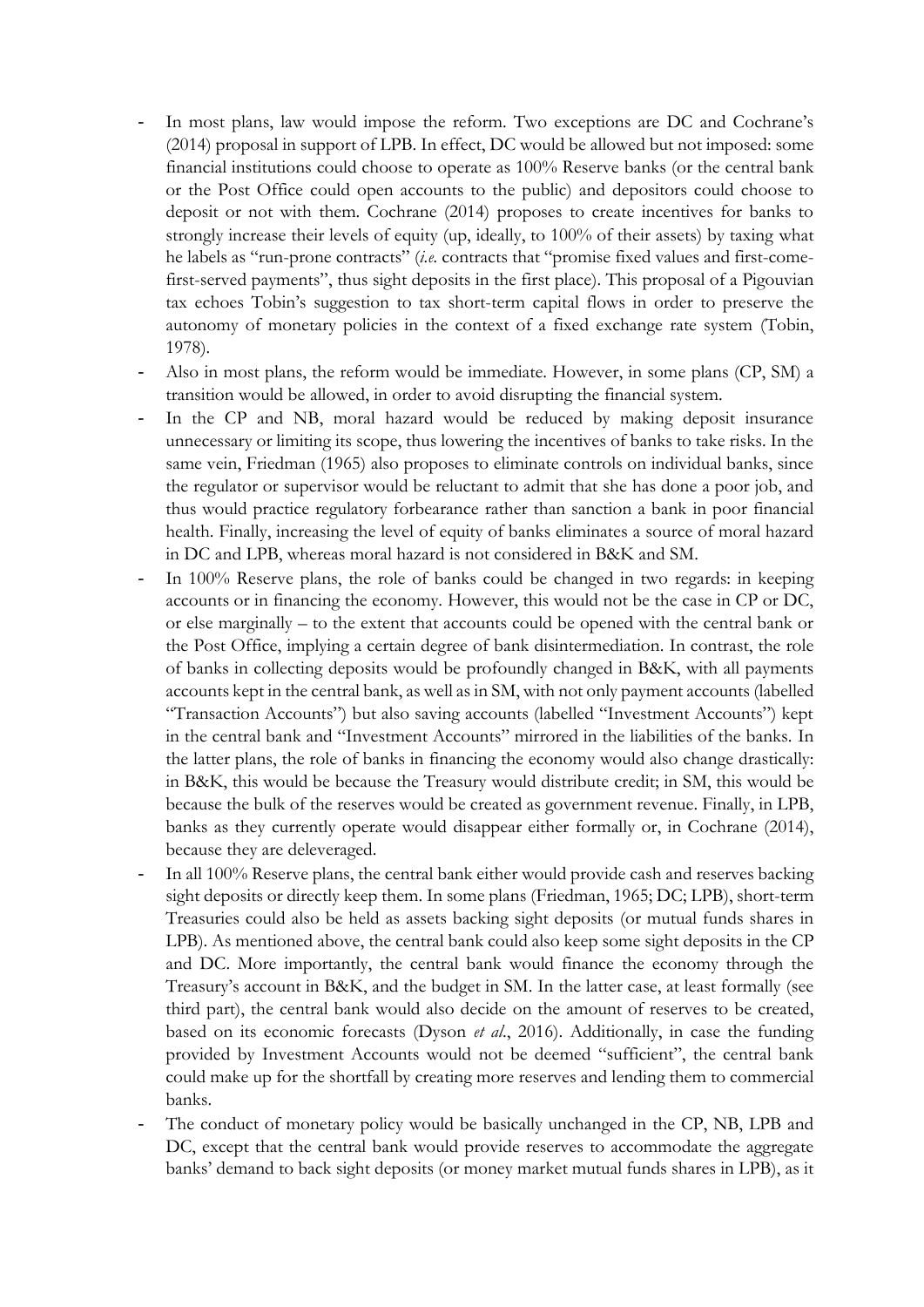currently does to accommodate the demand for banknotes. Conversely, in B&K and SM, it would undergo two deep modifications. First, the objective of monetary policy would be amended, explicitly by adding an objective of financing only the "productive economy", and implicitly by leading the central bank to have an intermediary objective on money, as in monetary targeting, because of the importance attached in these plans to the control of money. Secondly, the implementation of monetary policy would change profoundly. In B&K, the creation of reserves would allow controlling money, whereas the distribution of credit by the Treasury would allow controlling credit; furthermore, there would be a policy rate. In SM, monetary policy works by financing public expenditure and there would be no policy rate. However, the central bank could control the cost of credit by setting the interest rate at which it would indirectly finance business lending by banks, with the mechanism described above, and providing whatever quantity is demanded. SM does not consider the opposite possibility, in which the cost of credit would be viewed as too low, although in principle the central bank could withdraw liquidity by borrowing from banks.

Overall, it appears that, among 100% Reserve plans, there are many more differences than common features. Furthermore, several features make B&K and SM distinct from other plans: the wide ambition and broad scope of the reform, the role of public finance considerations in motivating the reform and the one of the Government in implementing it, the tight control on the creation of money and the allocation of credit. In comparison, LPB can be seen as a "radicalization" of the CP and NB, with some of its features anticipated by Friedman (1965). Finally, DC is original to the extent that it is "à la carte", although it draws heavily on the CP.

#### **3. A reform which is criticized**

100% Reserve has been criticized by academics from the beginning, including in its own camp (see e.g. Hart, 1935, and Tobin, 1963)<sup>1</sup>. Some of these criticisms have led to alterations of the original framework, notably with a shift of emphasis from money control, characteristic of the CP, to financial stability and moral hazard considerations, put forward in NB and LPB, whereas SM shifts the emphasis back to the creation of money, extending it to the allocation of credit. This third part of the paper sums up these criticisms and add my own, distinguishing between the doubts expressed on the validity of the analysis on one hand, and some undesirable consequences of plans on the other.

3.1 An analysis that is subject to limits

 $\overline{\phantom{a}}$ 

Critiques have underlined technical but also more fundamental limits.

Many technical limits were signaled as early as the first formulations of the CP. They relate to the substitutability between sight deposits and other assets, to transition issues, to the difficulty to control money, and in SM to the need to have a correct model of the economy.

The possibility for economic agents to substitute the use of quasi-money for sight deposits in the settlement of transactions, and the willingness of banks to accommodate this substitution, was mentioned for instance by Hart (1935), one of the signatories of the initial CP (Knight *et al*., 1933). In fact, this is a serious impediment for the CP, which insists on a specific role for narrow money, the insufficient supply of which is viewed in that plan as

<sup>&</sup>lt;sup>1</sup> In the framework of the Swiss popular vote on SM (« Monnaie pleine » or « Vollgeld ») on 10 June 2018, there were also statements by politicians and central bankers (see *e.g*. Jordan, 2018).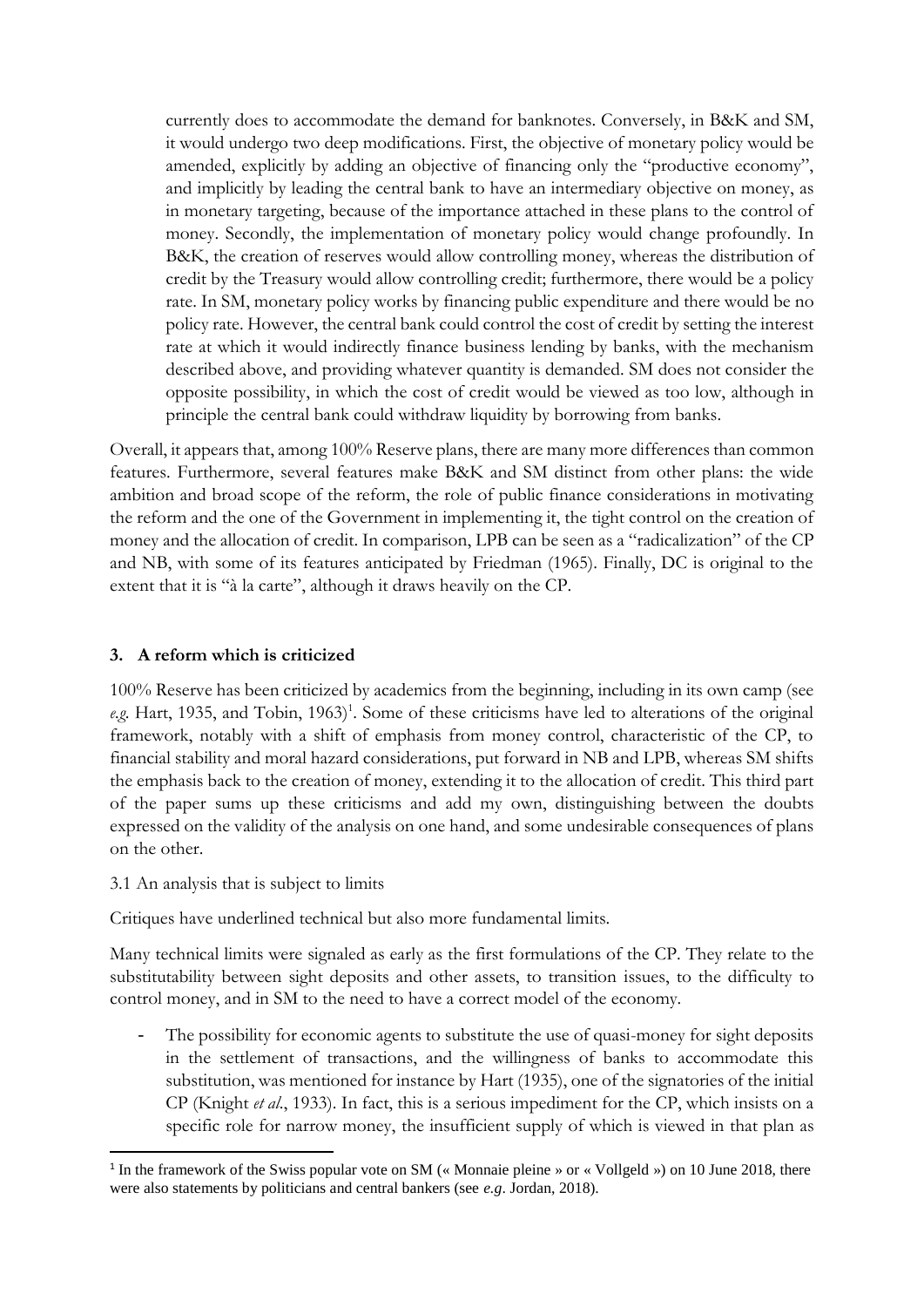responsible for the severity of the Great Depression. However, as pointed by Allen (1993), this only matters to the extent that the diagnosis is correct (see below).

- Hart (1935) mentions transition issues of three sorts. Firstly, there would be uncertainty about the effects of the reform, as the transition would probably induce fluctuations in the demand for money, deemed important for the stability of the economy. Secondly, there could be disruptions in financial markets, where banks play an important role. Thirdly, there could be a problem of financial stability as the new institutions that would replace traditional banks in the financing of the economy would become more fragile and susceptible to runs, since they would lose access to a cheap source of funds, *i.e*. sight deposits (in fact, this is a more permanent issue).
- Difficulties to control money have been evidenced by the rather poor performance of monetary targeting in the 1970-1980 period, even though those central banks that practiced it, as the Deutsche Bundesbank, managed to tame inflationary pressure more successfully than the others did (Drumetz *et al*., 2015). Indeed, the quantity of money is influenced not only when credit is distributed by banks but also by bank loan repayments, anticipated or not, by portfolio shifts between securities and deposits by banks versus other institutions, as well as between residents and non-residents, which are all factors extremely difficult to forecast.
- In that regard, there would be a need to have a correct model of the economy, as acknowledged by Dow *et al*. (2015). Even more demanding, money (for the CP, NB) or money and credit (for SM) would have to play a significant role in that model, and echoing the transition issue mentioned by Hart (1935), as he anticipated on the "Lucas critique" (Lucas, 1976), the relations exhibited in the model would have to hold in the post-reform economy.

Most of the fundamental limits have been pointed in the more recent past. According to these criticisms, 100% Reserve is too narrow an approach, static, and supporting excessive claims.

Even in their broader versions, 100% Reserve plans often offer too narrow an approach because other policy measures are usually not taken into account or, when it is the case, their efficacy is denied too readily. This is the case for fiscal policy as a tool for macroeconomic stabilization (and in some cases destabilization), for prudential (including macroprudential) policies, and for structural (tax, housing, competition...) policies. Deposit insurance is a case in point: its suppression would help reduce moral hazard, but since its adoption, runs very seldom occur at the counter of banks, but rather in the money market (Gorton, 2009; Bacchetta, 2018). However, the interbank market would exist under any of the reforms proposed, even though its access could be limited to narrow banks (Phillips, 1995; Kay, 2009). This narrow approach culminates in "monetary mysticism" (*i.e*. over-stating the role of money), particularly in the CP and SM. In fact, as pointed by Tobin (1963), banks do not have access to "fountain pen money" that would be available *ad libitum*. There are liquidity limits to their capacity to create money, as the money created when the credit is granted moves most often to other banks when the funds are spent. There are also profitability limits, as the quality of borrowers diminishes as the total amount of credit increases. Beyond these constraints that operate at the microeconomic level, the links between money and credit on one hand, activity and inflation on the other, have loosened over time. Taking a long-term view, Schularick and Taylor (2012) distinguish two eras in Finance Capitalism. Pre-WW2, money and credit grow broadly in line with each other and with GDP; post-WW2, money and above all credit grow faster than GDP.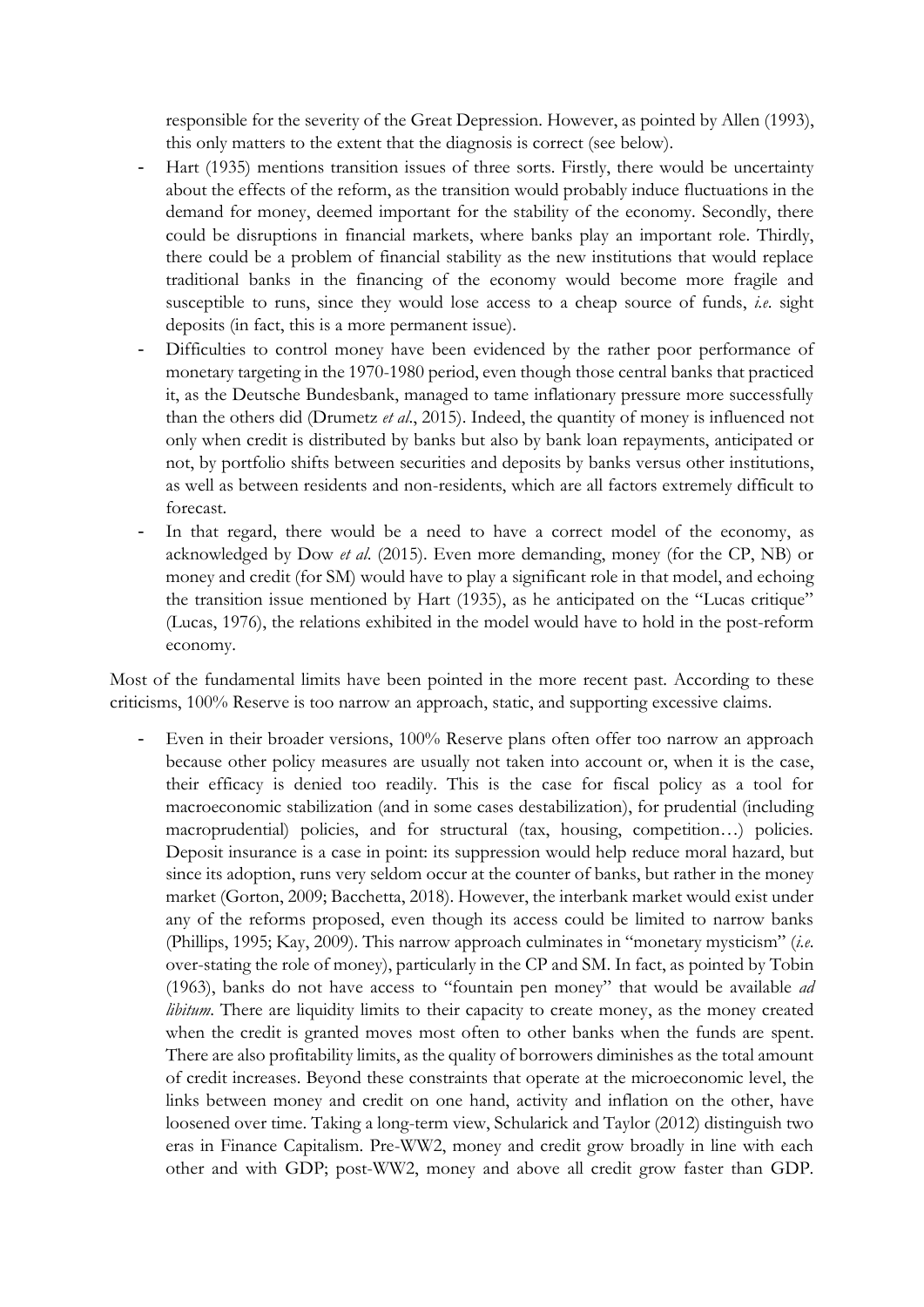Furthermore, Kydland and Prescott (1990) denounce a "monetary myth" according to which the money stock, whether measured by the monetary base or by M1 (cash and sight deposits), would lead the cycle and show that this is not the case. Finally, Bussière et al. (2020) show, in the cases of the euro area and the U.S. over the period 1998-2020, that the link between money and inflation has become discernable only in the long run in these two areas.

- The 100% Reserve approach is static, particularly in the case of SM, which does not take into account that, as money circulates, there is little point in trying to control what it is used for when it is created. In fact, SM should advocate the control of all transactions in order to avoid "unproductive" spending, which of course would be both inquisitive and unrealistic. SM is also static, as it does not consider incentives, for instance when it proposes that reserves are used by the Treasury to distribute lump-sum payments to the citizens ("helicopter money"; Pfister and Valla, 2020). In that regard, one should be mindful that, in presenting the "thought experiment" that was at the origin of the phrase "helicopter money", Friedman (1969) shows that, in the short to medium term, output can rise or fall, due to opposite effects on demand (part of the "helicopter money" is spent) and supply (labour supply is reduced).
- 100% Reserve plans support excessive claims. This is particularly the case for LPB and SM. LPB over-emphasizes the capacities of financial markets and fund managers. In that regard, as Chamley *et al*. (2012) note although their paper supports LPB: "roughly three-quarters of mutual fund managers routinely underperform the market". Conversely, Cochrane (2014) claims: "With today's technology, you could buy a cup of coffee by swiping a card or tapping a cell phone, selling two dollars and fifty cents of an S&P 500 fund, and crediting the coffee seller's two dollars and fifty cents mortgage-backed security fund". However, this still not the case nowadays. Regarding SM, Jordan (2018) denounces the notion of "debt-free" payments it has recourse to in order to consider money created by Government as an asset as "an illusion". As reminded by Bacchetta (2018), a central bank needs to hold assets to inspire confidence in the currency it issues, whereas only crediting reserves that are created to the Treasury account would create a mismatch in the central bank's balance sheet. Consequently, the losses incurred by the central bank as a counterpart of the reserves created to the benefit of the Treasury would have to be added to the Treasury's debt to get an overall measure of government debt. This would make clear that "redistribution through money creation by the central bank is at best a zero-sum game" (Jordan, 2018) or a "shell game" (Pfister and Valla, 2020).<sup>2</sup> This would be all the more the case as the central bank and the Treasury have no informational advantage over banks in distributing credit, thus increasing the risk that the loans they grant may turn out to be non-performing.

#### 3.2 Some undesirable consequences

**.** 

Some undesirable consequences of 100% Reserve plans would warrant adjustments, complements or closer examination. Others cast doubt on the merits of the whole project.

Among the consequences that would warrant adjustments, complements or closer examination are five issues: the availability of safe assets, the loss of liquidity resulting from the reform, its impact

<sup>&</sup>lt;sup>2</sup> Fisher (1936) makes a similar mistake when he envisages that "most of Government debt could be paid almost overnight" as the central bank purchases Government bonds held by banks in order to provide them with the reserves to back sight deposits: he neglects that reserves are a liability of the consolidated Treasury-Central bank balance sheet.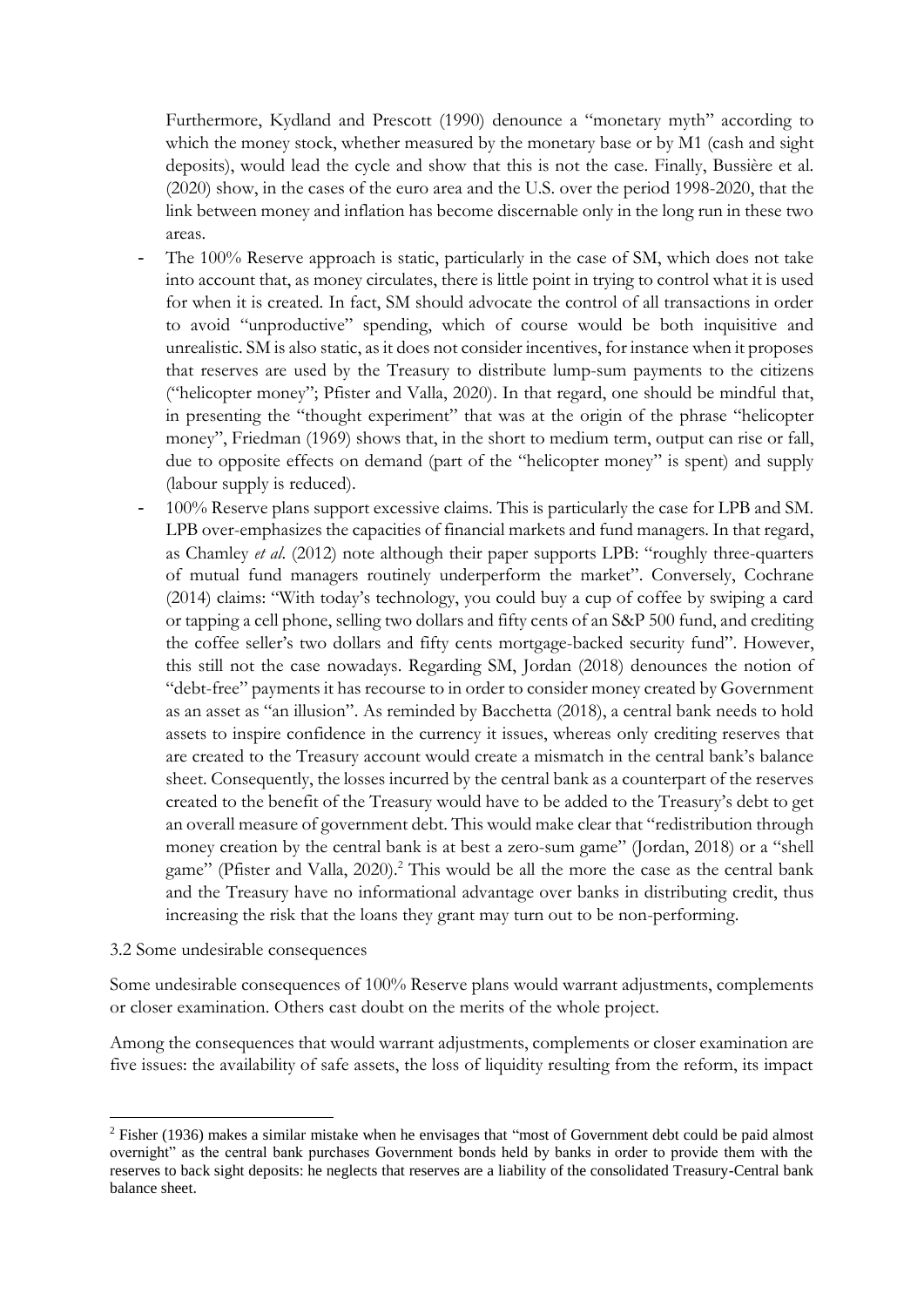on the cost and availability of loans to SMEs and consumers, a possible increase in the procyclicality of the financial system, and foreign competition.

- Fewer safe assets would be available to collateralize financial market transactions to the extent that short-term Treasuries would be locked in banks' or mutual funds' portfolios to back deposits or mutual funds shares. To remedy this problem, Phillips (1995) proposes three "solutions" which I discuss in turn. The first one would be for the Government to alter the maturity structure of its debt; however, the Treasury would thus increase its funding risk. The second "solution" would be to broaden the class of permissible assets 100% Reserve banks can hold; however, this would contradict one of the main motivations of the reform. The third "solution" would be for the central bank to pay interest on reserves, as suggested by Friedman (1965), instead of inducing 100% Reserve banks into purchasing Treasuries. However, as the central bank would itself invest the counterpart of its increased refinancing of banks in Treasuries, it would have to concentrate its purchases on medium and long-term Treasuries. Kay (2009) suggests the Government should borrow more than it needs, but this would also increase its risk-taking. Finally, Cochrane (2014) denies there is a shortage of safe assets with public deficits at the time he writes, and they have in fact increased since then.
- Wallace (1993) has put the argument of the loss of liquidity of the economy forward in the context of 100% Reserve. Basing his analysis on Diamond and Dybvig model (1983), the author shows that in this model, NB eliminates the role of banking (*i.e*. the provision of liquidity). Furthermore, Kashyap *et al*. (2002) show that there is synergy between deposittaking and lending activities, as long as deposit withdrawals and commitment takedowns are not too highly correlated (if the correlation is high, then depositors withdraw their deficits when firms activate loan commitments, triggering a liquidity crisis). In reply, Chamley *et al*. (2012) and Pennachi (2012) do make the point that trading in securities can substitute for deposits but, as indicated above, this leaves the question of why it has not yet been the case unanswered.
- Along with other commentators, Goodhart (1993) considers the impact of 100% Reserve on the cost and availability of loans to SMEs and consumers would be detrimental. This is for two reasons. Firstly, banks would lose access to cheap resources, in the form of sight deposits, to funds these loans, an argument previously mentioned by Hart (1935) to express concern about the financial health of banks after the reform (see above). Secondly, moral hazard in the banking system would be reduced by 100% Reserve. Consequently, the cost of other bank funding sources would increase as banks' shareholders and creditors would bear increased risks (of course, the presumption is that at least part of the extra profit made by banks as a result of moral hazard is already used to cross-subsidize loans). In response to this risk, Cochrane (2014) proposes that the Government subsidizes credit, which could be cumbersome to implement and supposes that the benefits of the reform would at least offset the cost of the subsidy.
- Goodhart (1993) also thinks the reform could increase pro-cyclicality in the financial system, as depositors would withdraw funds from risky banks, in which they would get a better yield in tranquil times, to safe haven 100% Reserve banks in times of crises.
- Finally, foreign competition might imply that an isolated implementation of the reform would trigger the dislocation of financial activities abroad, thus risking to make the reform counter-productive in terms both of financial stability and of economic activity. However, the remuneration of reserves, that is nowadays current practice in developed economies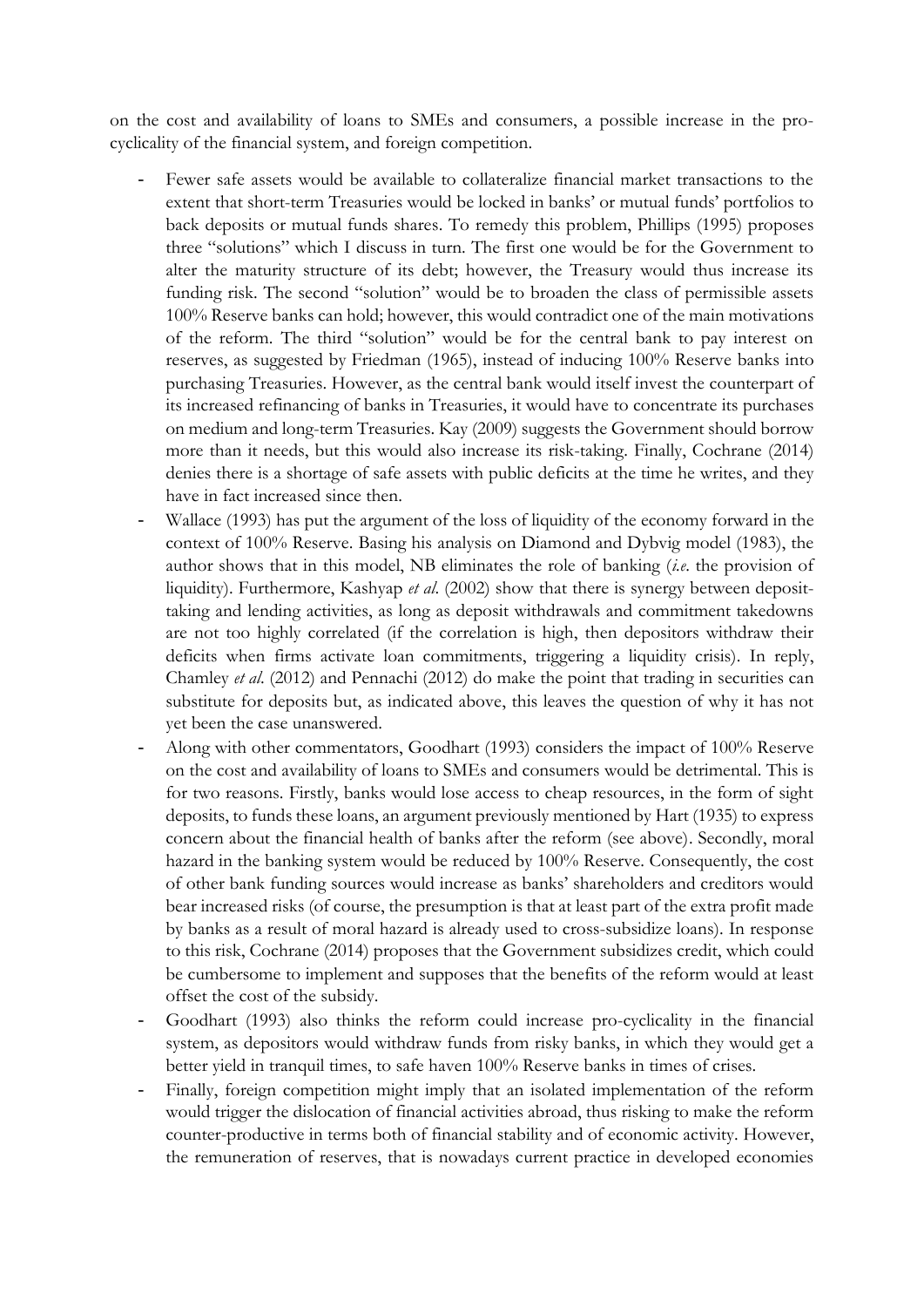(Drumetz *et al*., 2015), would limit the loss of competitiveness of the domestic banking sector.

Consequences that cast doubts on the merits of the whole project relate to monetary policy and moral hazard. They are particularly acute in the case of SM.

- Regarding monetary policy, Prescott and Wessel (2016) do not find substantial consequences for NB. However, they present their work, which has recourse to a very stylized model of the economy, as an "exploration". In the case of SM, Jordan (2018) notes the possibility of a conflict between price stability and the provision of a potentially large credit volume. He also underlines that the addition of distributional objectives, implemented through "helicopter money" (see above), would make monetary policy a quasi-fiscal policy. Moreover, directing the allocation of credit would politicize the decision-making process of the central bank (in B&K, the allocation of credit by the Treasury would make it intrinsically political). Overall, monetary policy would risk becoming a compartment of fiscal and industrial policies. More broadly, it is hard to see why and how the central bank could be independent if money is nothing but an attribute of "sovereignty". On a more technical ground, a problem for SM is that, as the policy instrument would be the creation of reserves, this would result in high levels of volatility in money market rates<sup>3</sup>. Additionally, the objective to control both money and credit in SM, and interest rates (*i.e*. both prices and quantities) in B&K, could lead to serious market distortions.
- Regarding moral hazard, it would not be eliminated by B&K or SM, as the Government (in B&K) or the central bank (in SM) would play a major role in allocating credit, and would thus be held directly responsible for ensuring financial stability. More generally, in a crisis, even if sight deposits are backed by Government liabilities, the Government would likely rescue financial institutions, whatever their statute, as it has been doing in the past. Indeed, it would do so for the same reasons as nowadays, *i.e*. to "protect" both savings from losses, although bailouts are eventually paid for by taxpayers and employment by ensuring the continuous provision of credit to firms.

 $\overline{\phantom{a}}$ 

<sup>3</sup> Managing a narrow interest rate corridor in order to limit interest rate volatility would make the supply of reserves endogenous, as in the standard monetary policy implementation framework (see Drumetz *et al*., 2015).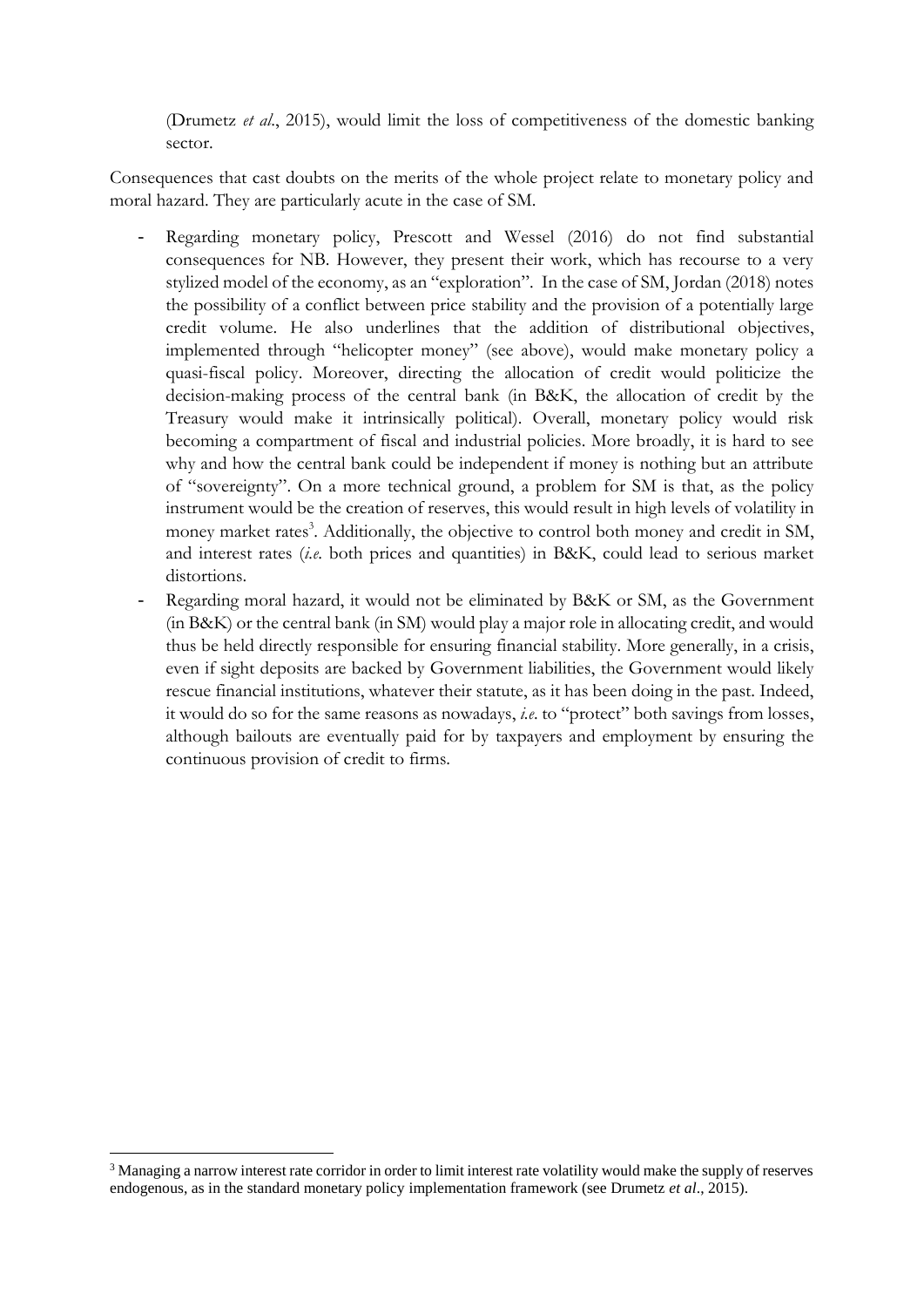#### **4. An enhanced topicality**

In spite of the criticisms it has raised, 100% Reserve could get more topical in the coming years as a result of private sector, central bank, and political initiatives.

#### 4.1 Private sector initiatives

Some recent private sector initiatives can be linked to NB.

- In 2016, a former member of the staff of the New York Federal Reserve Bank (NYFRB), James McAndrews, created a bank, The Narrow Bank (TNB), with the purpose of collecting deposits from non-bank financial institutions (central banks, pension funds and mutual funds), and redepositing with the NYFRB. The interest paid by the central bank on TNB's deposits would allow it both to cover its costs and to serve a remuneration slightly higher than the one depositors would get by investing in money market funds. In the summer of 2017, TNB asked for the opening of a so-called "Master Account" with the NYFRB in order to be able to conduct its activities, a procedure that is usually carried out in a matter of days. In August 2018, TNB sued the FRBNY for not responding to its demand. In its response, in March 2019, the FRBNY indicated that the opening of Master Accounts was discretionary (Federal Reserve Bank of New York, 2019). More interestingly, from an economic point of view, it argued *inter alia* that deposits at institutions such as TNB "could significantly reduce financial stability by providing an unlimited supply of very attractive safe-haven assets during periods of financial market stress". This argument echoes both the one raised by Goodhart (1993) (see above) and one frequently raised against central bank digital currencies (CBDC) (see below). In any case, the legal issue is still unsettled at the time of writing this paper.
- A private sector initiative much more debated in the media is the issuance of stablecoins. Such an issuance could lead to a loss of resources by traditional payment service providers such as banks, especially in developing and emerging economies (Melachrinos and Pfister, 2020), as would be the case with 100% Reserve. Relatedly, in their second White Paper on Libra, the members of the Libra Association opposed Libra to the fractional reserve system, implicitly delivering the message that Libra, with its reserve invested up 80% in high-quality short-term Treasuries, would be safer than bank deposits (Libra, 2020).

#### 4.2 Central bank initiatives

Some central bank initiatives that can be related to 100% Reserve have been implemented, some are proposed in the academic literature, and others are considered.

- Although it is not for reasons related to 100% Reserve, but rather as a by-product of their asset purchases as a monetary policy tool (Drumetz *et al*., 2015), central banks in most developed economies have created excess liquidity that makes it easier to implement 100% Reserve. This point was already noted by Fisher (1936) and is echoed in the current circumstances by Dyson *et al*. (2016). For instance, at the end of June 2020, sight deposits in the euro area stood at 8400 billion and banks held 2500 billion in their current accounts with the Eurosystem plus close to 420 billion in the Eurosystem deposit facility. This means that, at that time, banks could back up around one third of sight deposits with central bank reserves without needing refinancing or reducing the availability of safe assets: the reserves they already held would just have backed 100% Reserve deposits.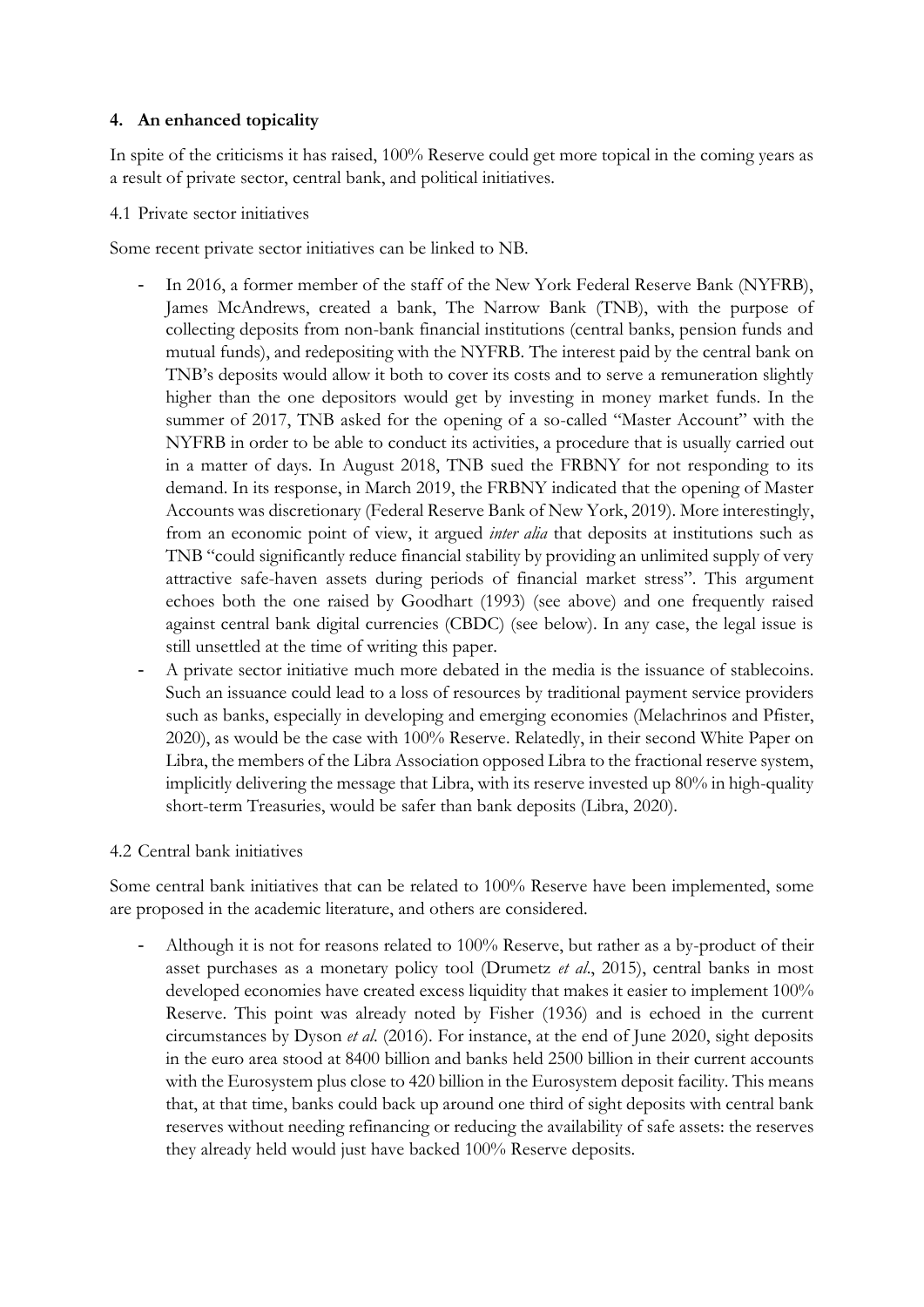- In line with SM, although not referring to it, Galí (2020) has proposed "helicopter money" as a money-financed fiscal stimulus.
- In what has been presented as "synthetic CBDC" (Adrian and Mancini-Griffoli, 2019) or "indirect CBDC" (Auer and Böhme, 2020), stablecoins would be backed by central bank reserves. In fact, these stablecoins could as well be dubbed "100% Reserve stablecoins". More simply, central banks could issue CBDC, as the central bank of Bahamas has already done and the People's Bank of China and the Riksbank among the other central banks more advanced in the project (Pfister, 2020). Libra (2020) also mentions the possibility to replace its single-currency stablecoins with the corresponding CBDC<sup>4</sup>. In all these instances, whether the unit that is issued is a central bank liability or not, the banking sector would be disintermediated, as in 100% Reserve, subject to what has been mentioned above about excess liquidity. In addition, as mentioned by Goodhart about the risk of increased pro-cyclicality created by 100% reserve plans (see above), runs on the banking system would be facilitated, since there would be no need to visit a bank's branch or a cash dispenser anymore in order to convert bank deposits into central bank money. As a countervailing argument, the provision of CBDC as a permanently safe and liquid instrument would better protect the economy in times of crisis (Pfister, 2019, 2020), whereas there would remain a residual risk on stablecoins (Melachrinos and Pfister, 2020).

#### 4.3 Political initiatives

In the U.S., several Congress initiatives<sup>5</sup> have proposed in order to promote banking inclusion and facilitate the distribution of fiscal support to individuals, that they could open accounts either with the Federal Reserve Bank branches or with the U.S. Postal Services branch offices, or even 100% Reserve accounts with banks. In case they are not be with the Fed, the deposits would be backed by central bank reserves, and thus not covered by deposit insurance; furthermore, they would be "funded by the Federal Reserve". The latter formulation leaves unclear whether the Fed would provide "helicopter money", or else buy assets to provide reserves backing the deposits, or just let the reserves flow from the Treasury's account to the ones of the Post Office or the banks at the Fed or to those of the depositors who would open accounts directly with the Fed. In the first case and in the second case if the Fed has to buy Treasuries to provide the reserves needed to back deposits because it is legally forced to do so, the proposal would be related to SM. In the second case if the Fed acts on its own initiative and in the third case, it could be related to DC, although in DC the opening of accounts backed by central bank reserves is not necessarily linked to the payment of benefits and does not especially aim at the unbanked or underbanked populations.

Whether they originate from the private or the public sector, the above-mentioned initiatives can be linked for most of them to DC or NB and in some cases to SM. In contrast, the original approach (CP) or the more recent LBP have not percolated into recent proposals.

#### **5. Conclusion**

Addressing the topic of 100% Reserve is fraught with difficulties of two sorts:

There is heterogeneity in the approach. Indeed, since the first formulations during the Great Depression, different streams developing or amending the original plan have been

**<sup>.</sup>** <sup>4</sup> Libra plans to issue several single-currency denominations on top of its original basket Libra (Libra, 2020).

<sup>&</sup>lt;sup>5</sup> See for instance the memorandum of the Committee on Financial Services of the House of Representatives (2020) on "Inclusive Banking During a Pandemic: Using FedAccounts and Digital Tools to Improve Delivery of Stimulus Payments", that itself refers to a similar initiative in the Senate, and Ricks *et al*. (2020).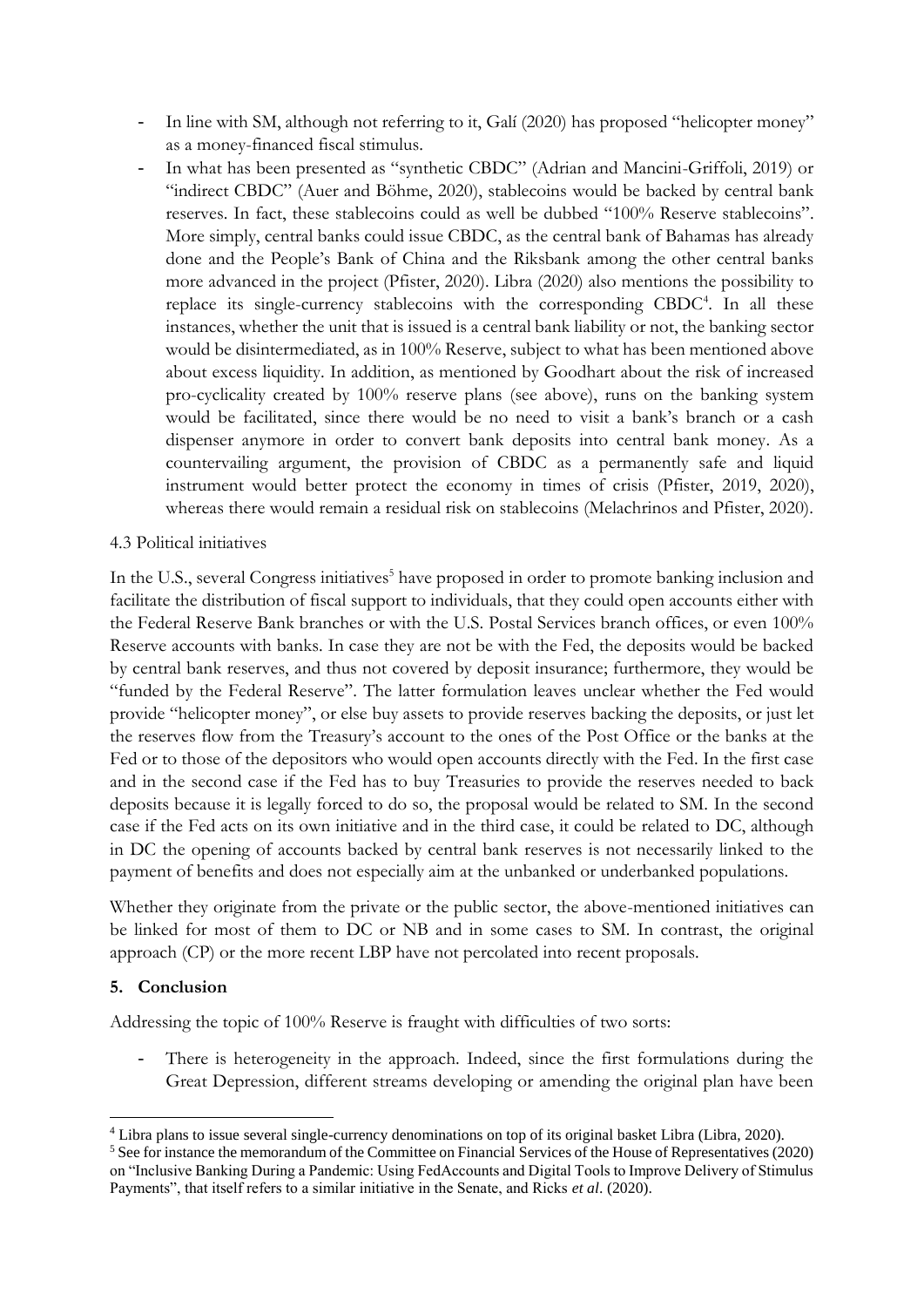put forward, in response to different circumstances or criticisms and with different consequences for the financial system and the economy.

Most of these formulations lack a well-defined and commonly used analytical framework. This lack of an analytical framework contrasts with more organized schools of thought, such as New Keynesianism, which uses general equilibrium modelling extensively, and with presentations of a final organization, which often go into details, as in descriptions of a Utopia, with Dyson *et al*. (2016) providing the best example. It also contrasts with strong policy prescriptions, such as the systematic backing of all sight deposits with Government liabilities, in all plans except DC, or the creation of reserves essentially to finance public spending in SM.

In this paper, I present the various 100% Reserve plans. I show that there are more differences than common features between them. Furthermore, several features make B&K and SM distinct from other plans whereas LPB appears as a "radicalization" of the CP and NB. DC is original to the extent that it is "à la carte".

I also review the criticisms of 100% Reserve, discuss them and add our own comments. Some of these criticisms have led to alterations of the original framework, notably with a shift of emphasis from money control, characteristic of the CP, to financial stability and moral hazard considerations, put forward in NB and LBP, whereas B&K and SM shift the emphasis back to the creation of money.

It appears that:

- The CP and NB would create risks but these risks could probably be managed and accepted if the reform was undertaken on a voluntary basis, as in DC, and not on an imposed and generalized basis, as in the other proposals, also leaving aside the more "hands-on" aspects of DC, that can be separated from 100% Reserve. In fact, challenges similar to those raised by the 100% Reserve aspect of DC would arise if a CBDC were issued (Pfister, 2019, 2020).
- LPB remains most likely unrealistic at the current stage.
- SM would create serious risks, notably because of the role played by Government in the allocation of credit, and B&K could create similar risks.

Overall, the 100% Reserve reform does not appear as an opportunity to improve the functioning of banking systems. In fact, those systems have already undergone a deep reform following the Great Financial Crisis and have recently demonstrated their resilience to systemic shocks during the Covid-19 crisis. However, SM could easily turn into a calamity. Fortunately, the variant of 100% Reserve that is becoming topical is rather DC, the one among 100% Reserve plans least susceptible of upsetting banking intermediation, and it appears as a by-product of other projects, such as the issuance of a CBDC, rather as an end in itself.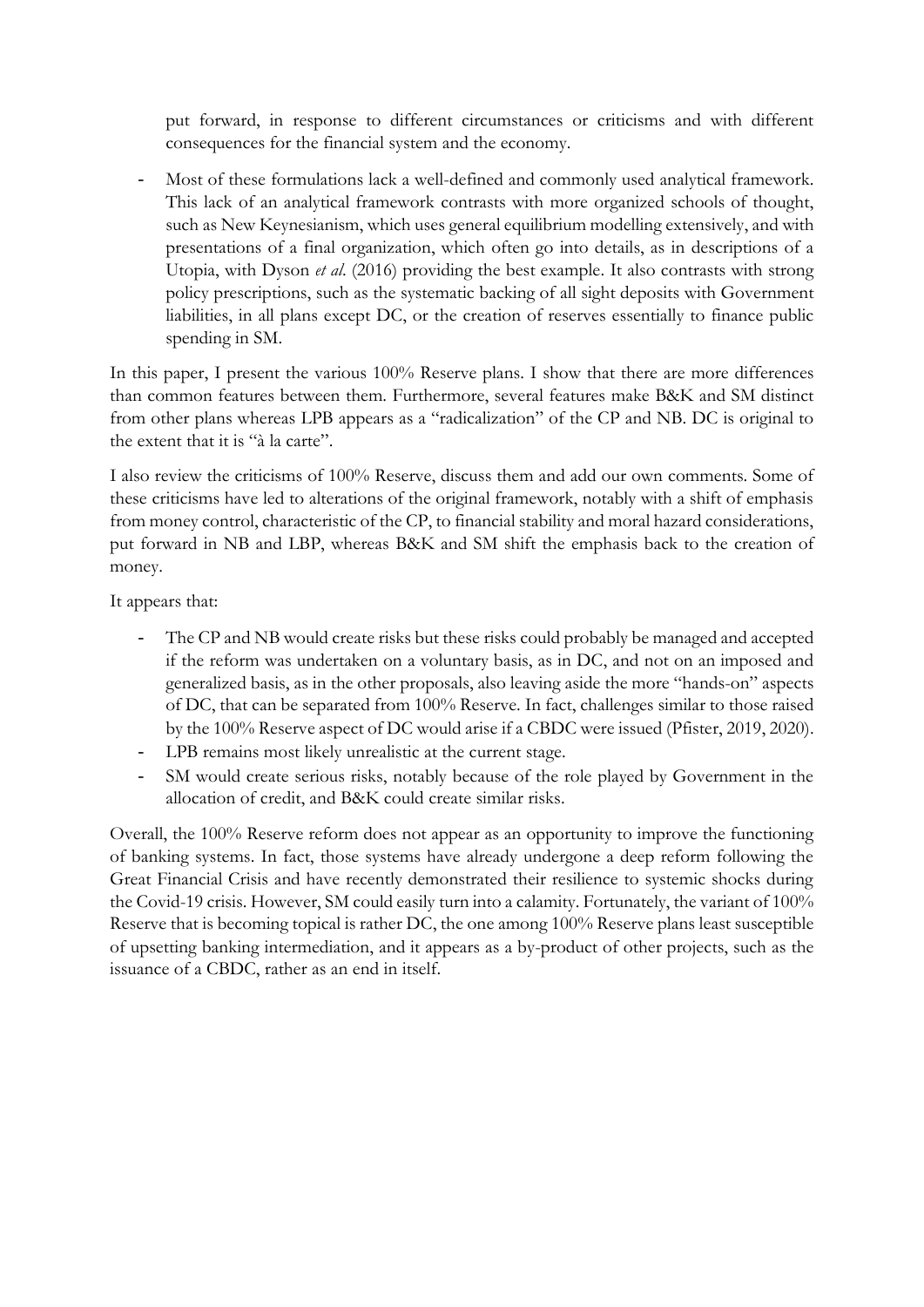#### **References**

Adrian T., Mancini-Griffoli T. (2019), "The rise of digital money", *IMF Note*, 19/001, July, [https://www.imf.org/en/Publications/fintech-notes/Issues/2019/07/12/The-Rise-of-Digital-](https://www.imf.org/en/Publications/fintech-notes/Issues/2019/07/12/The-Rise-of-Digital-Money-47097)[Money-47097.](https://www.imf.org/en/Publications/fintech-notes/Issues/2019/07/12/The-Rise-of-Digital-Money-47097)

Allen W.R. (1993), "Irving Fisher and the 100 Percent Reserve Proposal", *Journal of Law and Economics*, 36(2), 703-717.

Auer R., Böhme R. (2020), "The technology of retail central bank currency", *BIS Quarterly Review*, March, 85-100, [https://www.bis.org/publ/qtrpdf/r\\_qt2003j.pdf.](https://www.bis.org/publ/qtrpdf/r_qt2003j.pdf)

Bacchetta P. (2018), "The sovereign money initiative in Switzerland: an economic assessment", *Swiss Journal of Economics and Statistics*, 154(3), 1-16.

Benes J. and Kumhof M. (2012), "The Chicago Plan Revisited", *IMF Working Paper*, WP/12/202, [https://www.imf.org/external/pubs/ft/wp/2012/wp12202.pdf.](https://www.imf.org/external/pubs/ft/wp/2012/wp12202.pdf)

Bussière M., Pfister C., Sahuc J.-G. (2020), "Money for nothing? Money, inflation and monetary policy since 2008", *Banque de France Bulletin*, forthcoming.

Chamley C., Kotlikoff L. J., Polemarchakis H. (2012), "Limited Purpose Banking – Moving from "Trust Me'' to "Show Me'' Banking", *American Economic Review: Papers and Proceedings*, 102(3), 113- 119.

Cochrane (2014), "Toward a Run-Free Financial System", in M. N. Baily and J. B. Taylor (ed.), *Across the Great Divide: New Perspectives on the Financial Crisis*, Chapter 10, Hoover Institution, Stanford University, [https://ideas.repec.org/h/hoo/bookch/8-10.html.](https://ideas.repec.org/h/hoo/bookch/8-10.html)

Committee on Financial Services of the House of Representatives (2020), *Memorandum on "Inclusive Banking During a Pandemic: Using FedAccounts and Digital Tools to Improve Delivery of Stimulus Payments",* [https://www.congress.gov/116/meeting/house/110778/documents/HHRG-116-BA00-](https://www.congress.gov/116/meeting/house/110778/documents/HHRG-116-BA00-20200611-SD002.pdf) [20200611-SD002.pdf.](https://www.congress.gov/116/meeting/house/110778/documents/HHRG-116-BA00-20200611-SD002.pdf)

Diamond D., Dybvig P. (1983), "Bank runs, deposit insurance, and liquidity", *Journal of Political Economy*, 91(3), 401-419.

Dow S., Johnsen G., Montagnoli A. (2015), "A critique of full reserve banking", University of Sheffield, *Economic Research Paper Series*, N° 2015008, [https://www.sheffield.ac.uk/polopoly\\_fs/1.448817%21/file/paper\\_2015008.pdf.](https://www.sheffield.ac.uk/polopoly_fs/1.448817%21/file/paper_2015008.pdf)

Drumetz F., Pfister C., Sahuc J.-G. (2015), *Politique monétaire*, second edition, De Boeck.

Dyson B., Hogdson G., van Lerven F. (2016), *Sovereign Money – An Introduction*, [https://positivemoney.org/wp-content/uploads/2016/12/SovereignMoney-AnIntroduction-](https://positivemoney.org/wp-content/uploads/2016/12/SovereignMoney-AnIntroduction-20161214.pdf)[20161214.pdf.](https://positivemoney.org/wp-content/uploads/2016/12/SovereignMoney-AnIntroduction-20161214.pdf)

Federal Reserve Bank of New York (2019), *Memorandum of Law in Support of Defendant Federal Reserve Bank of New York's Motion to Dismiss,* Case 1:18-cv-07978-ALC, Document 21, [https://www.tnbusa.com/wp-content/uploads/2019/03/2019.03.08-HNC-Motion-to-Dismiss-](https://www.tnbusa.com/wp-content/uploads/2019/03/2019.03.08-HNC-Motion-to-Dismiss-Brief.pdf)[Brief.pdf.](https://www.tnbusa.com/wp-content/uploads/2019/03/2019.03.08-HNC-Motion-to-Dismiss-Brief.pdf)

Fisher I. (1936), "100% money and the public debt", *Economic Forum*, April/June, 406-420, [http://realmoneyecon.org/lev2/images/pdfs/100percent\\_money.pdf.](http://realmoneyecon.org/lev2/images/pdfs/100percent_money.pdf)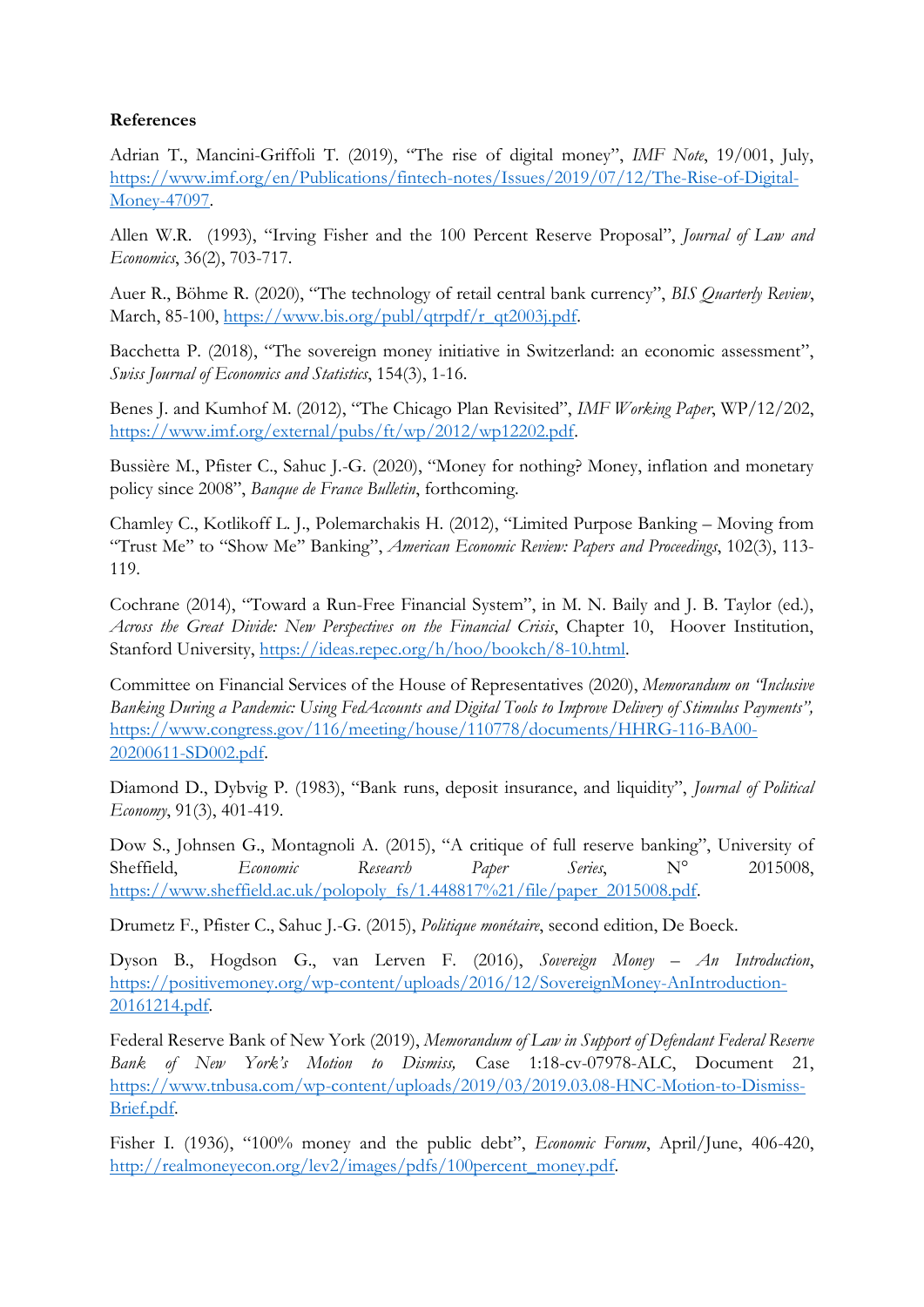Friedman M. (1965), *A program for monetary stability*,

[https://miltonfriedman.hoover.org/friedman\\_images/Collections/2016c21/Houghton\\_1965.pd](https://miltonfriedman.hoover.org/friedman_images/Collections/2016c21/Houghton_1965.pdf) [f.](https://miltonfriedman.hoover.org/friedman_images/Collections/2016c21/Houghton_1965.pdf)

Friedman M. (1969), *The Optimum Quantity of Money and Other Essays*, Macmillan.

Galí J. (2020), "The effects of a money-financed fiscal stimulus", *Journal of Monetary Economics*, 115, November, 1-19.

Goodhart C. (1993), "Can we improve the structure of financial systems?", *European Economic Review*, 37, 269-291.

Gorton G. (2009), "Information, liquidity, and the (ongoing) panic of 2007", *American Economic review: Papers and Proceedings*, 99(2), 567-572.

Hart A. G. (1935), "A Proposal for Making Monetary Management Effective in the United States", *Review of Economic Studies*, 2(2), 104-116.

Jackson A., Dyson B. (2012), *Modernizing Money: Why our Monetary System is Broken and How it Can be Fixed*, London, Positive Money.

Jordan (2018), "Why sovereign money would hurt Switzerland", Swiss National Bank, [https://www.snb.ch/en/mmr/speeches/id/ref\\_20180503\\_tjn.](https://www.snb.ch/en/mmr/speeches/id/ref_20180503_tjn)

Kashyap A., Rajan R., Stein J. (2002), "Banks as liquidity providers: an explanation for the coexistence of lending and deposit-taking", *Journal of Finance*, 57(1), 33-73.

Kay J. (2009), *Narrow Banking: The Reform of Banking Regulation*, CSFI report, [https://www.johnkay.com/wp-content/uploads/2009/12/JK-Narrow-Banking.pdf.](https://www.johnkay.com/wp-content/uploads/2009/12/JK-Narrow-Banking.pdf)

Keynes J. M. (1923), *A Tract on Monetary Reform*.

Knapp G. F. (1905), *The State Theory of Money*.

Knight F., Cox G., Director A., Douglas P., Hart A., Mints L., Schultz H., Simons H. (1933), *Memorandum on Banking Reform*, Franklin D. Roosevelt Presidential Library, President's Personal Fila 431.

Kotlikoff L. (2010), *Jimmy Stewart is Dead: Ending the World's Ongoing Financial Plague with Limited Purpose Banking*, Hoboken, NJ, John Wiley & Sons.

Kydland F.E., Prescott E. C. (1990), "Business Cycles: real Facts and a Monetary Myth", Federal Reserve Bank of Minneapolis, *Quarterly Review*, 14(2), 3-18, [file:///C:/Users/E086254/Downloads/qr1421%20\(4\).pdf.](file:///C:/Users/E086254/Downloads/qr1421%20(4).pdf)

Lainà P. (2015), "Proposals for Full-Reserve Banking: A Historical Survey from David Ricardo to Martin Wolf", *Economic Thought*, 4(2), 1-19,.

Libra (2020), *White Paper v2.0*, [https://libra.org/en-US/white-paper/?noredirect=en-US#cover](https://libra.org/en-US/white-paper/?noredirect=en-US#cover-letter)[letter.](https://libra.org/en-US/white-paper/?noredirect=en-US#cover-letter)

Litan R. (1987), *What Should banks Do?*, Washington, DC, Brookings Institution.

Lucas R. E. (1976), "Econometric Policy Evaluation: A Critique", *Carnegie-Rochester Conference Series on Public Policy*, 1, 19-46.